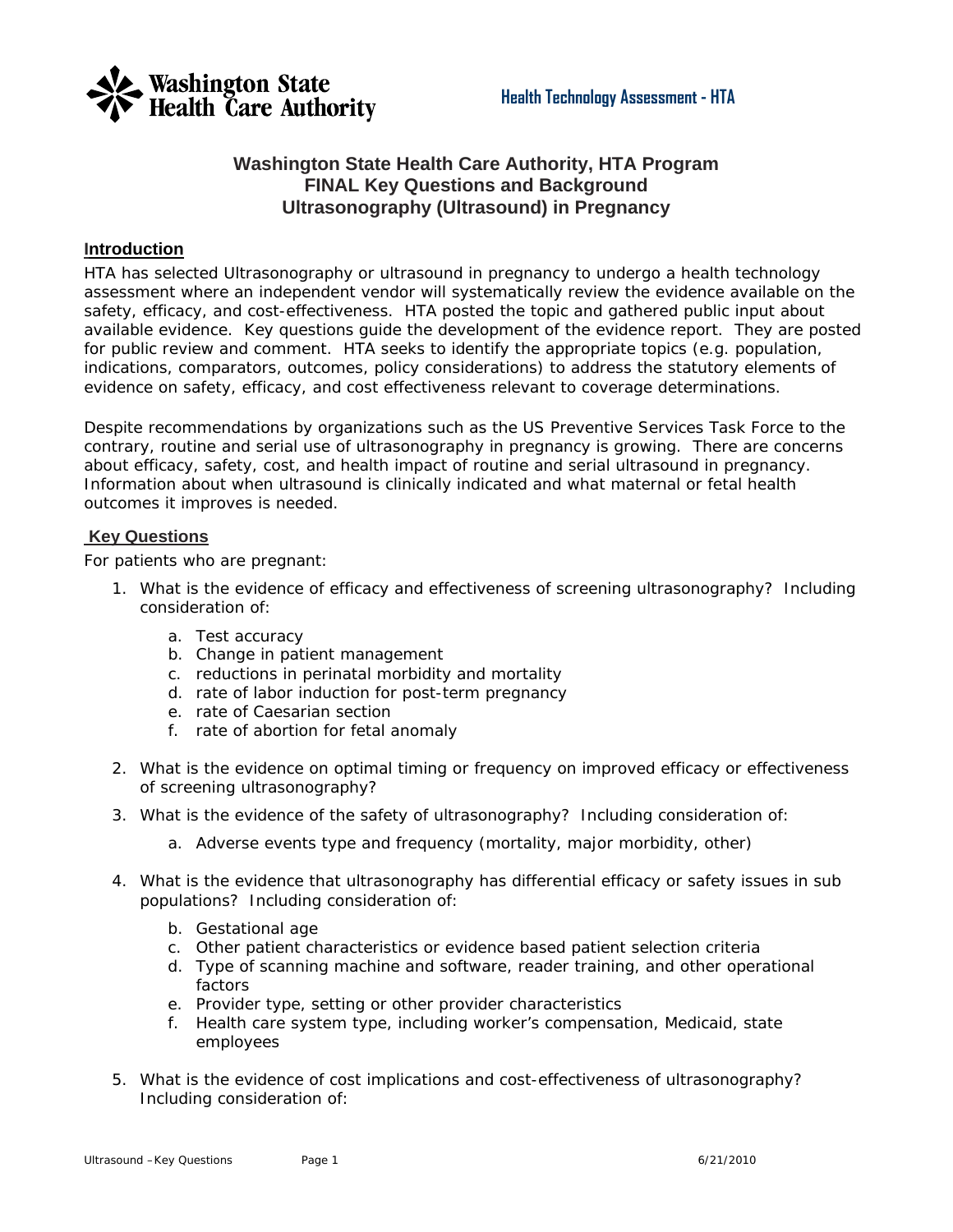

- g. Costs in short term
- h. Costs in long term

#### **Technology Background**

*Technology*: Ultrasound is performed in a significant number of pregnancies (49% in 1989, 58% in 1992 and probably 70-80% currently). Ultrasound of the fetus can be used to estimate fetal age, detect multiple pregnancies, detect fetal malformations, detect intrauterine growth retardation, determine fetal presentation and detect low-lying placenta. Many of these conditions may be associated with maternal or perinatal morbidity and mortality. However, the US Preventive Services Task Force (USPSTF) and other evidence states that neither early, late nor serial ultrasound has been proven to improve perinatal morbidity or mortality. Ultrasound does detect multiple pregnancies and congenital malformations earlier in pregnancy but there is not current evidence that early detection results in improved outcomes or increased rate of induced abortion. Information about when ultrasound is clinically indicated and what maternal or fetal health outcomes it improves is needed.

#### **Public Comment and Response**

HTA received two timely public comments requesting clarification about the underlying rationale and more specification for the key questions. HTA reviewed the public comments, consulted clinical committee members and the technology assessment centers, and gathered follow up information from the nominating agencies. A summary of the input and modification to key questions is below.

The primary comment is the assertion that ultrasound, even without a high risk or suspected anomaly is routine clinical practice that is unlikely to change. The focus of this review is routine and serial use of ultrasound in low-risk pregnancies. As noted above, current evidence is needed about the clinical indication, timing and frequency of ultrasound, tied to improvement in maternal or fetal health outcomes. A second key question was added to clarify this focus.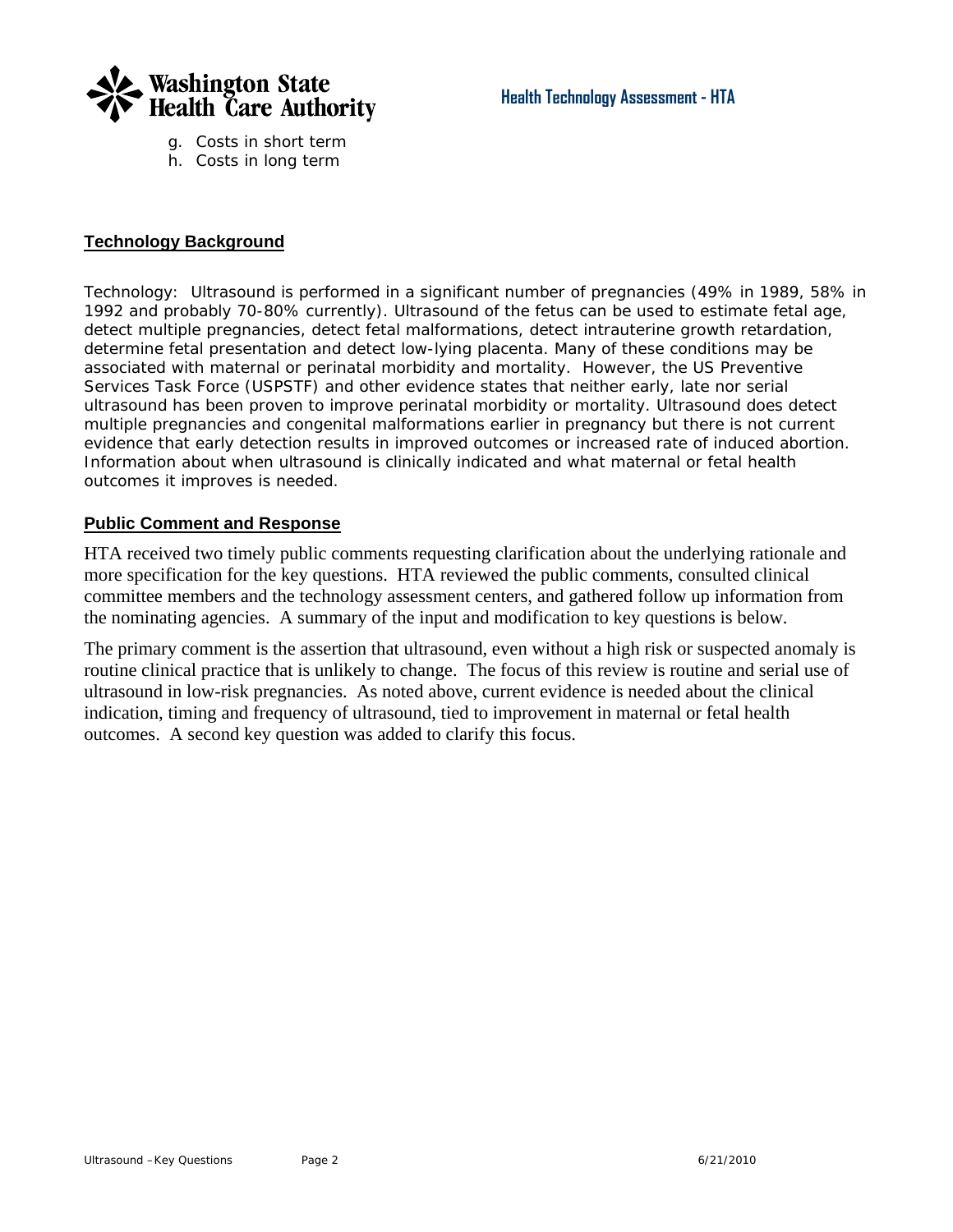#### **CURRICULUM VITAE**

#### **EDGAR E. CLARK, MD**

#### **PERSONAL**

Birthdate: 10 October 1942 Birthplace: Los Angeles, California Residence: 248 SW Kingston Ave. Portland, Oregon 97201 Family Status: Married; two grown children

#### **EDUCATION**

College: BS in Chemistry, Stanford University; 1964 Medical School: MD, Univ. of California, San Francisco (UCSF), Calif.; 1968 Internship: Straight Medical Internship, Univ. of Washington Affiliated Hospitals, Seattle, Wa.; 1968-9 Residency: Diagnostic Radiology, Univ. of California, San Francisco; 1971-4 Nuclear medicine, Univ. of California, San Francisco; 1974-5 Health Administration: Masters of Science in Health Administration, University of Colorado School of Business, Denver, Colorado; 1994

#### **ACADEMIC AWARDS AND HONORS**

BS with Distinction, Stanford University, 1968 Merck Manual and Mosby Scholarship Book Award for Academic Excellence at MD Graduation, UCSF, 1968 Alpha Omega Alpha Honor Fraternity, UCSF, 1968 Chief Resident, Diagnostic Radiology, UCSF, 1973-4

#### **MILITARY SERVICE**

General Medical Officer, Captain, US Army, 1969-71; US Kenner Army Hospital, Ft Lee, Va.

#### **EMPLOYMENT**

Staff Radiologist, Portland Adventist Hospital, Portland, Oregon, 1975-86 Medical Director, Outpatient Radiology Center, Portland, Oregon, 1986-- 1999 Owner/Medical Director, Body Imaging Radiology, Portland, Oregon, 1998-- 1999 Staff Radiologist, Body Imaging Radiology, Portland, Oregon, 2000—2003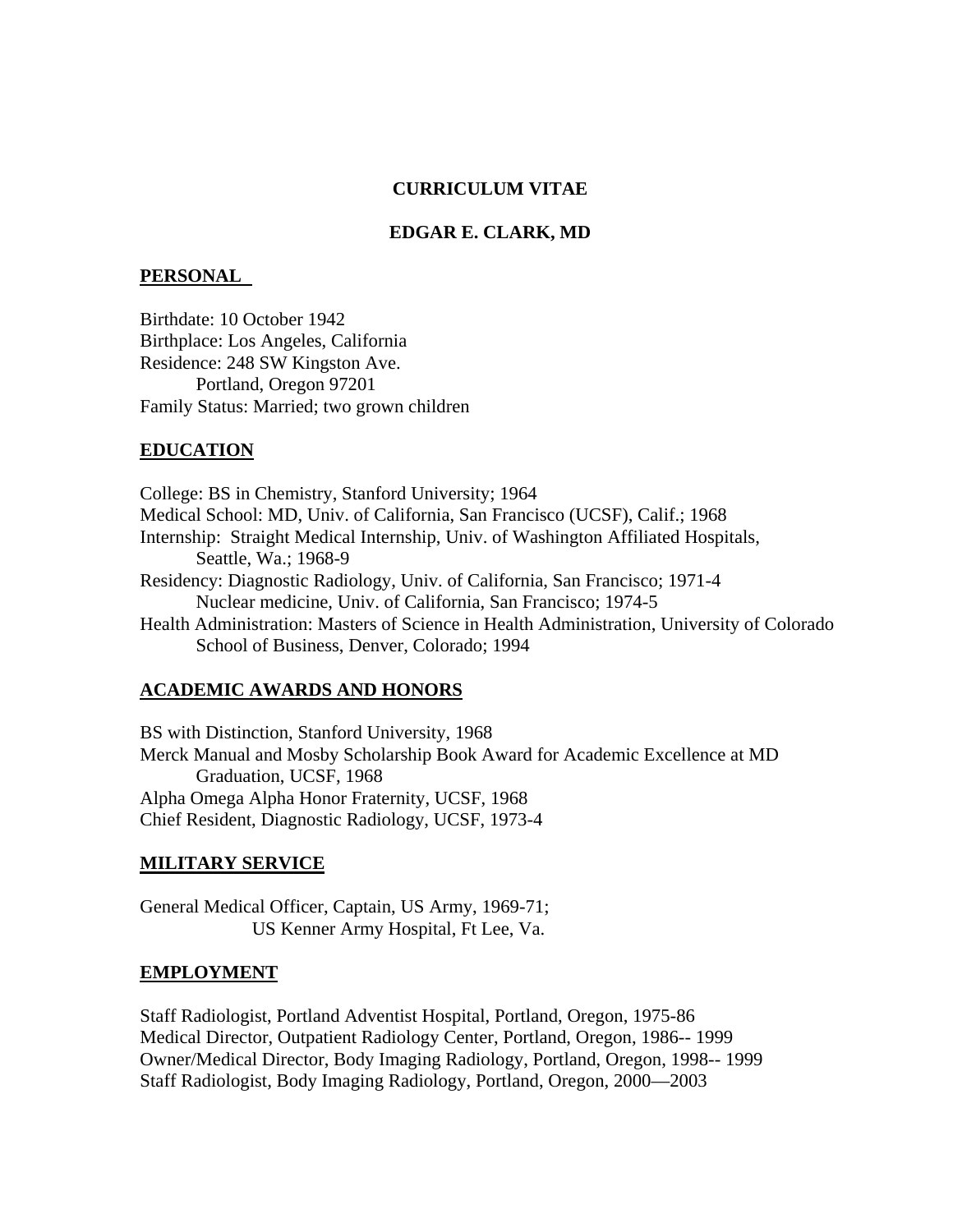Medical Director for Pacific Northwest, HealthHelp, Inc. (Radiology Utilization Management). 2001-- May, 2004. Locum Tenens Radiologist, 2004—2006. Consultant, Center for Evidence-based Policy, Oregon Health and Science University, Portland, OR, 2006—present Consultant, AllMed Healthcare Management, Portland, OR., 2006- present

#### **COMMITTEES AND COMMUNITY SERVICE**

\*Member of Audit, Cancer, Institutional Review, Safety, Radiation Committees (Chair of \*Cancer and Institutional Review Committees), Portland Adventist Hospital, 1975-88. \*Member of Radiology Chairman Search Committee, Oregon Health Science Univ.,1988 \*Member of MSAC Committee, Blue Cross Blue Shield of Oregon) 1986-present \*Board, Portland Adventist Hospital IPA, 1985-8 \*Board of Trustees, Oregon Episcopal School, 1988-91; Chair, Development Committee \*Clinical Instructor, Department of Public Health and Preventive Medicine, Oregon Health Science University, 1994—1997 \*Volunteer, The Nature Conservancy, 2000-- present; work with Cynthia Beckwith in Development and Dan Salzer on Assessment and Monitoring project \*Board of Trustees, The Nature Conservancy of Oregon, 2007-- presemt

#### **MEMBERSHIPS IN PROFESSIONAL SOCIETIES**

Diplomate, American Board of Radiology, 1974 Diplomate, American Board of Nuclear Medicine, 1975 Member, American College of Radiology and Oregon Radiological Society, 1976- 2005 Member, Multnomah Medical Society, 1975- present Member, Oregon Medical Association, 1975- present American Roentgen Ray Society, 2003- 6

#### **PUBLICATIONS**

- Clark, EE and Hattner, RS. Brain Scintigraphy in Recurrent Medulloblastoma, Radiology 119: 633-6, June 1976.
- Clark, EE and Hattner, RS Recurrent Medulloblastoma, Yearbook of Nuclear Medicine 1977, 156-7
- Stevens, JS and Clark, EE. Liver Metastases of Colon Adenocarcinoma Demonstrated on 99m Tc Pyrophosphate Bone Scan. Clinical Nuclear Medicine 2: 270, 1977.
- Burke, LF and Clark, EE. Ileocolic Intussusception: A Case Report. J. Clinical Ultrasound 5: 346, 1977.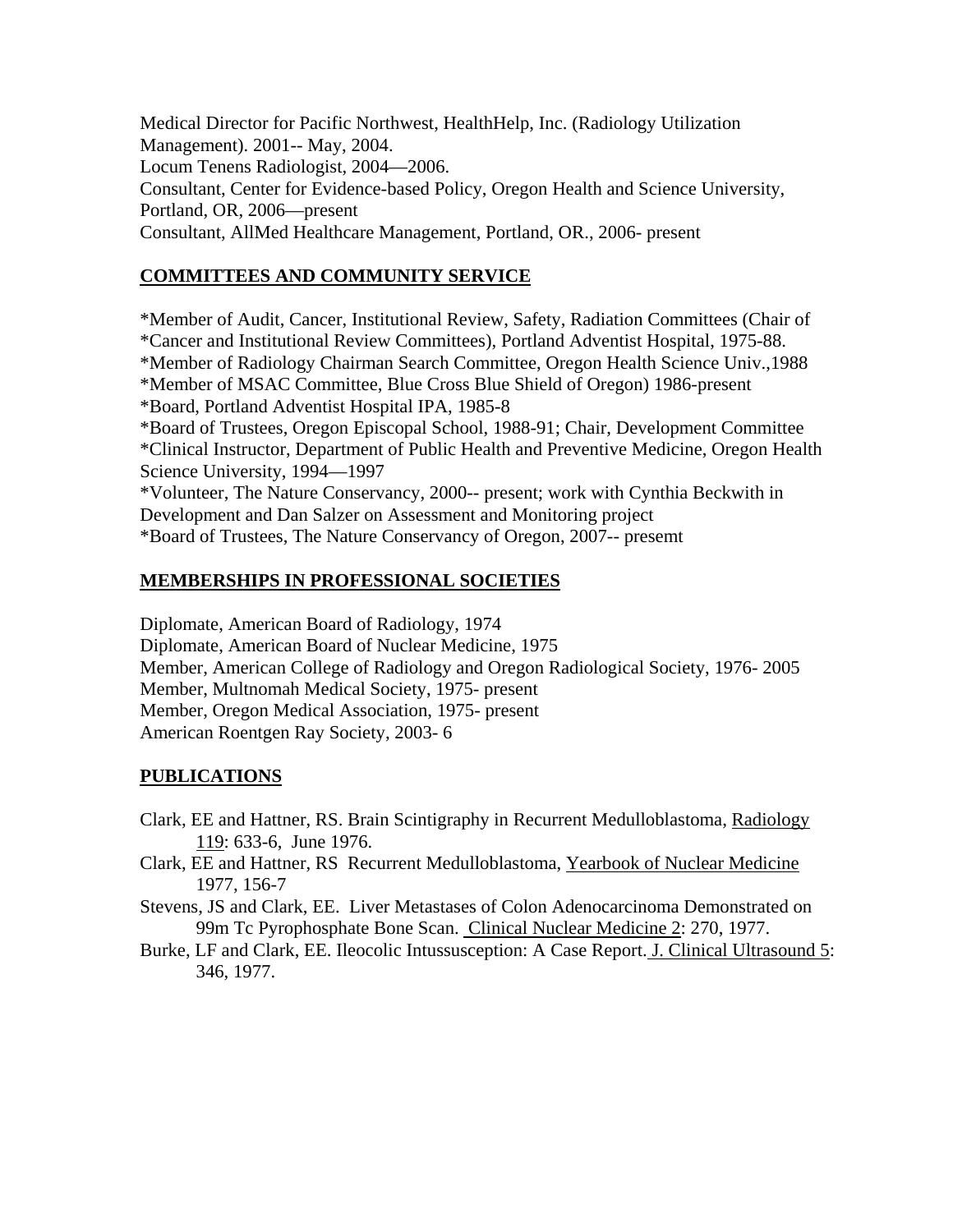HTA 2010 – Agency Experience: Routine Ultrasound (US) in Pregnancy

Jeffery Thompson, MD MPH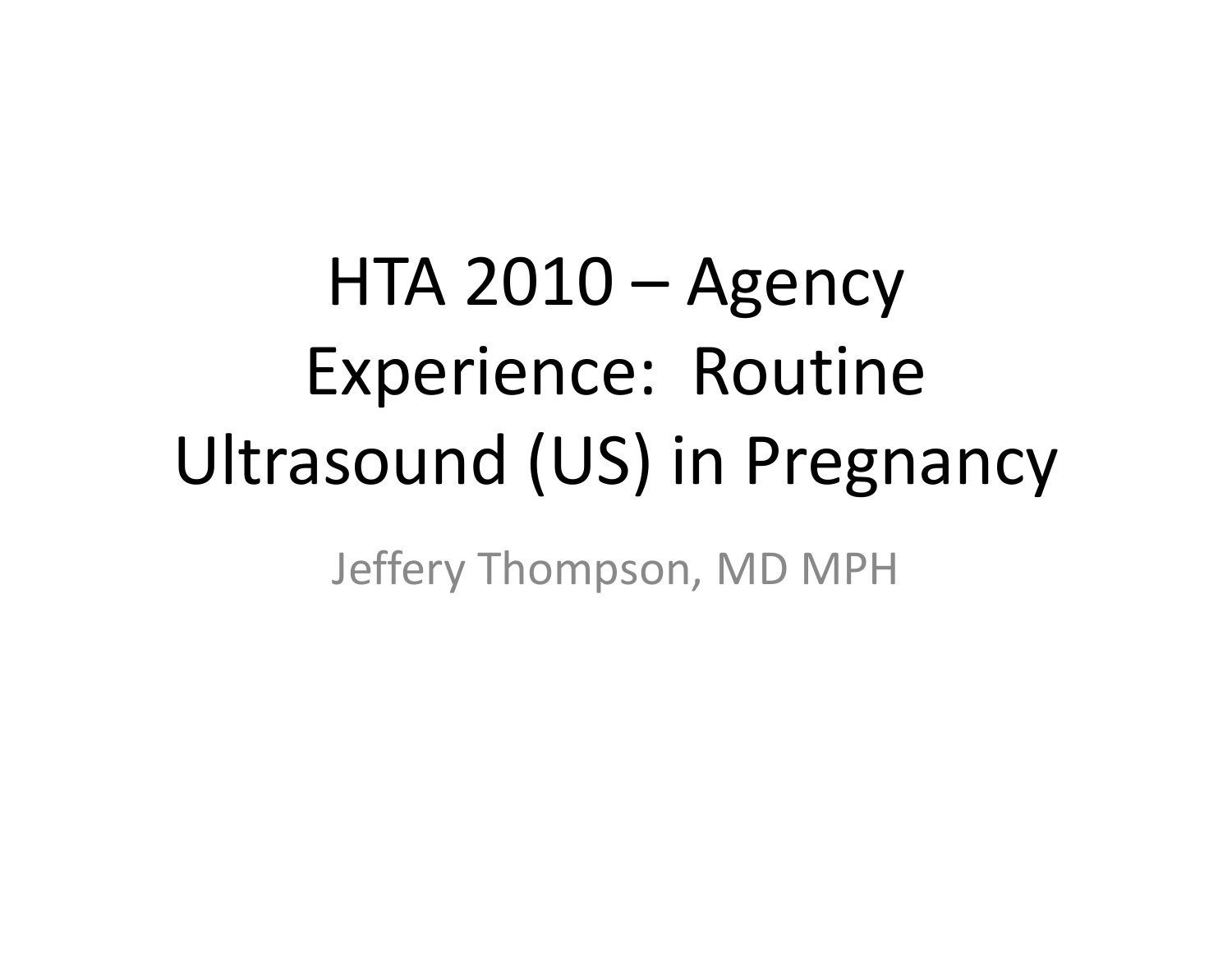What are the issues and what are we asking of the committee?

#### **Key questions considering us in normal/low risk pregnancy :**

- effectiveness/efficacy,
- timing/frequency,
- safety,
- cost effectiveness

#### **Questions from the AMDG?**

- 1. Is this benefit overused and/or is there unexplained variation?
- 2. Are there limits that can balance quality, access and costs?
- 3. What are opinions and wants from the science and need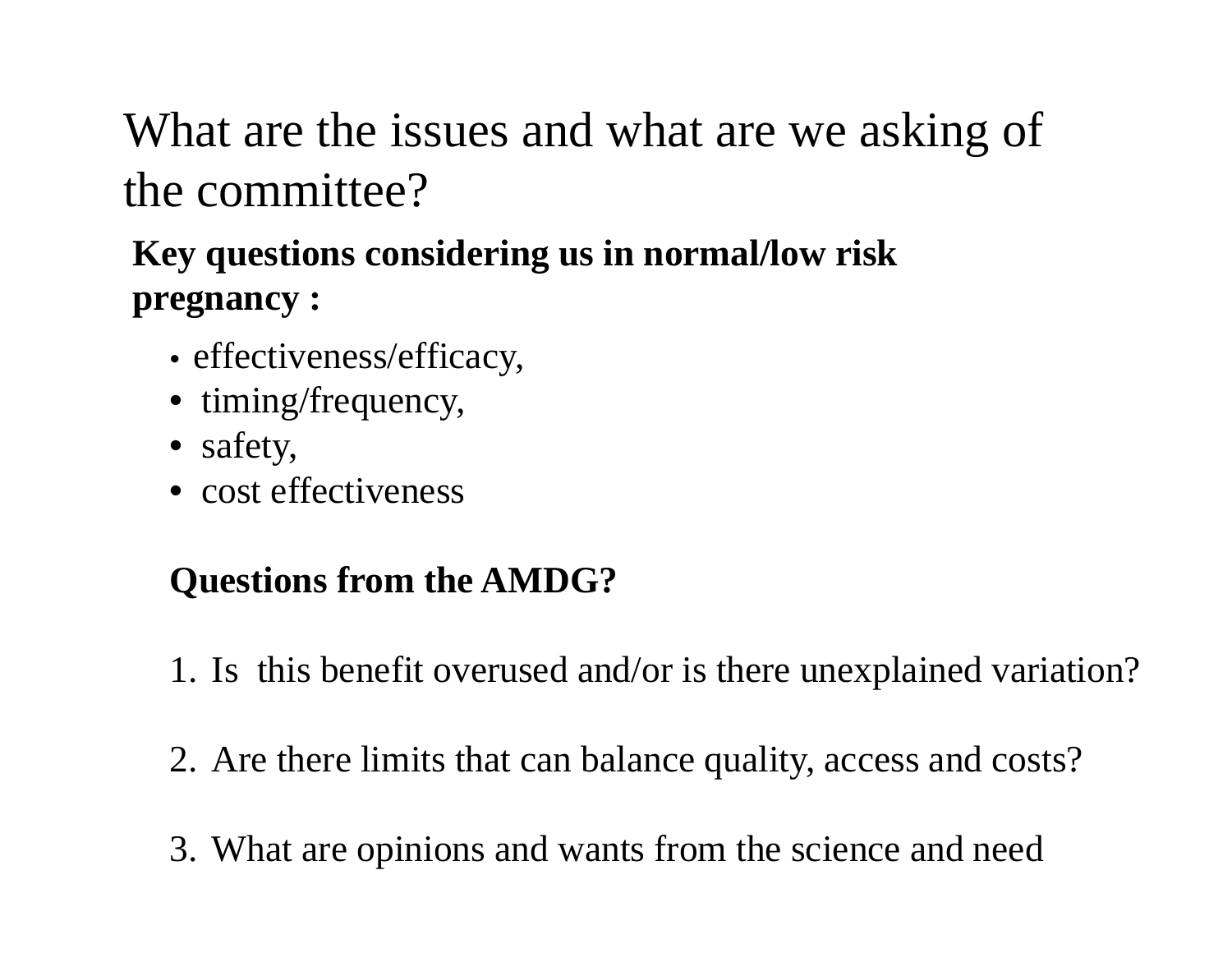#### UMP /PEP/DSHS combined data for US in Pregnancy

#### Figure 1: UMP / PEP/DSHS combined data

| Year                                                     | 2006        | 2007        | 2008        | 2009        | Overall*     |
|----------------------------------------------------------|-------------|-------------|-------------|-------------|--------------|
| <b>Ultrasound</b><br>Count                               | 50,584      | 52,654      | 56,356      | 40,713      | 200,307      |
| Pregnancy<br>Count                                       | 19,111      | 19,064      | 19,547      | 12,647      | 59,653       |
| Avg# of<br>Ultrasounds/<br>Pregnancy/Year                | 2.65        | 2.76        | 2.88        | 3.22        | 3.36         |
| <b>Total Cost of</b><br><b>Ultrasounds</b>               | \$5,049,915 | \$5,146,072 | \$5,676,992 | \$4,193,088 | \$20,066,067 |
| <b>Average Cost</b><br>of Ultrasounds/<br>Pregnancy/Year | \$264       | \$270       | \$290       | \$332       | \$336        |

\*Pregnancies are double counted when they extend into a second year. Overall costs and counts (last column) reflect the number of individual pregnancies, so are more accurate.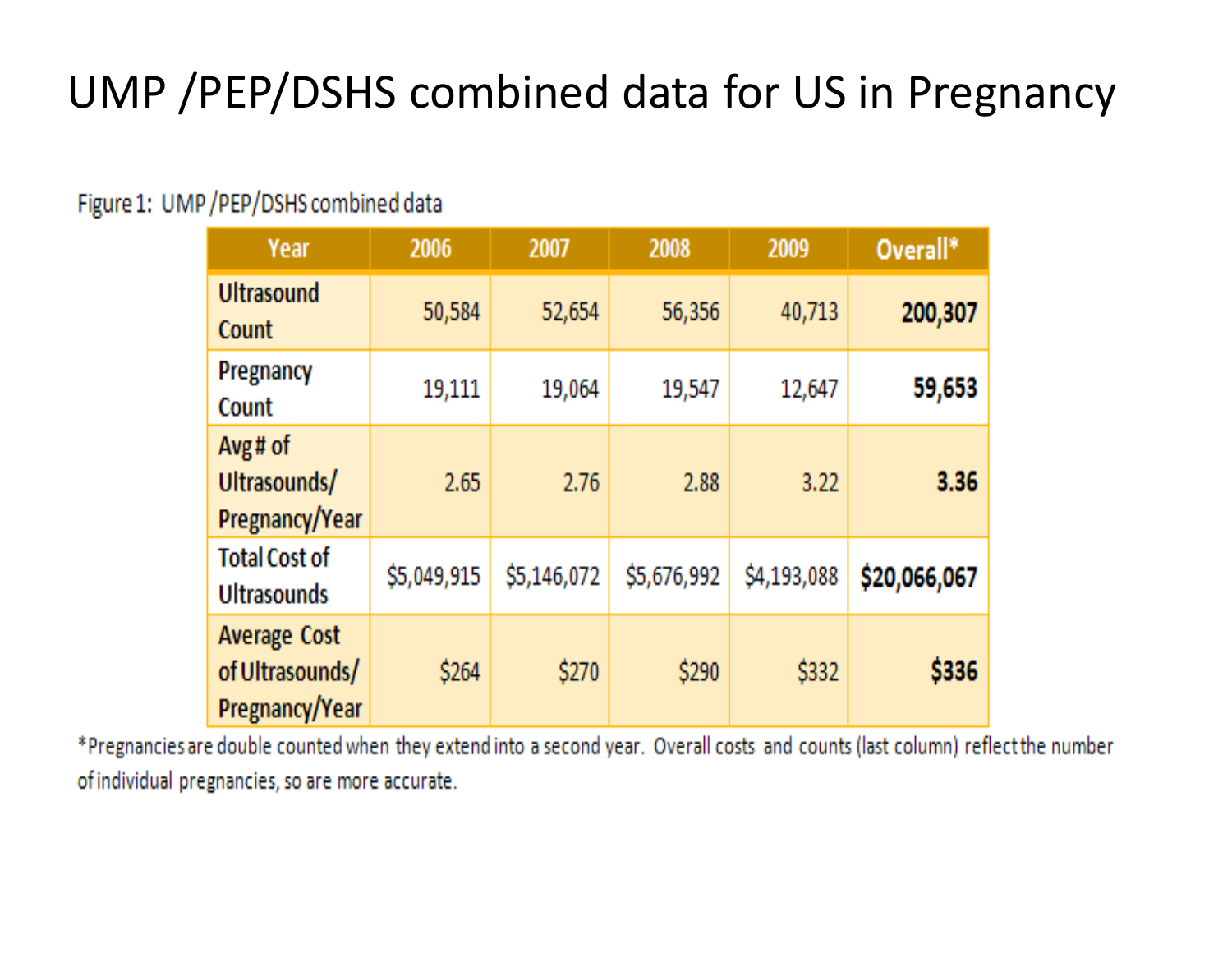#### **Figure 2a** –Ultrasound counts by Pregnancy, 2006‐2009<u>state of the contract of the contract of the contract of the contract of the contract of the contract of the contract of the contract of the contract of the contract of the contract of the contract of the contract of the </u>

#### Medicaid

Figure 2b - DSHS Ultrasound counts by Pregnancy, 2006-2009



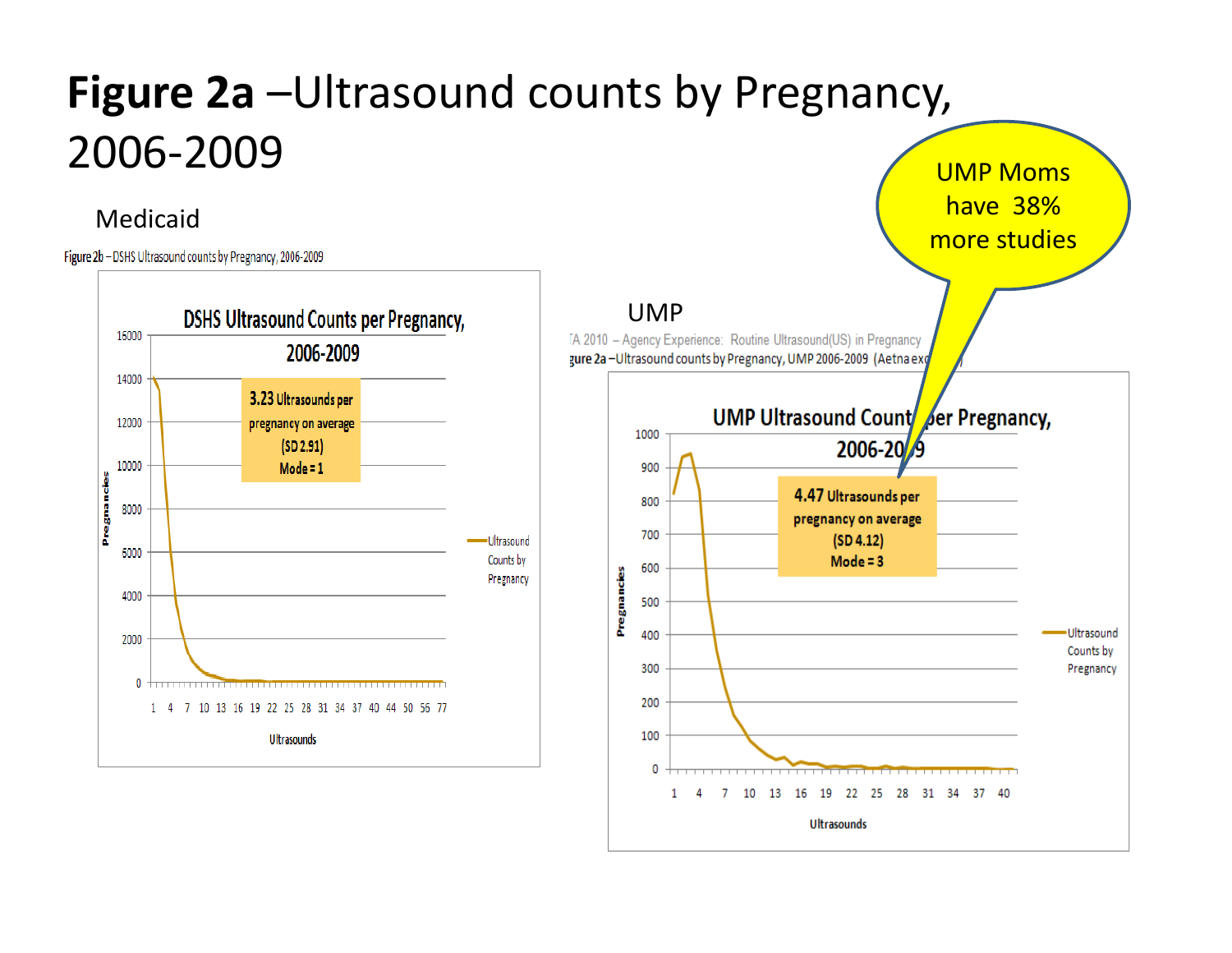#### **Figure 6b. DSHS Routine (low risk) US Use by Usage Level** UMP Moms

tend have

more US 36%

vs. 22%

2007

277

553

162

30.5

29.6

28.9

29.4

29.6

MED US Avg Age

LOW US Avg Age

2008

347

568

141

30.2

29.2

28.7

 $\mathbf{5}$ 

2009

413

595

134

30.3

28.9

28.9



tend to be older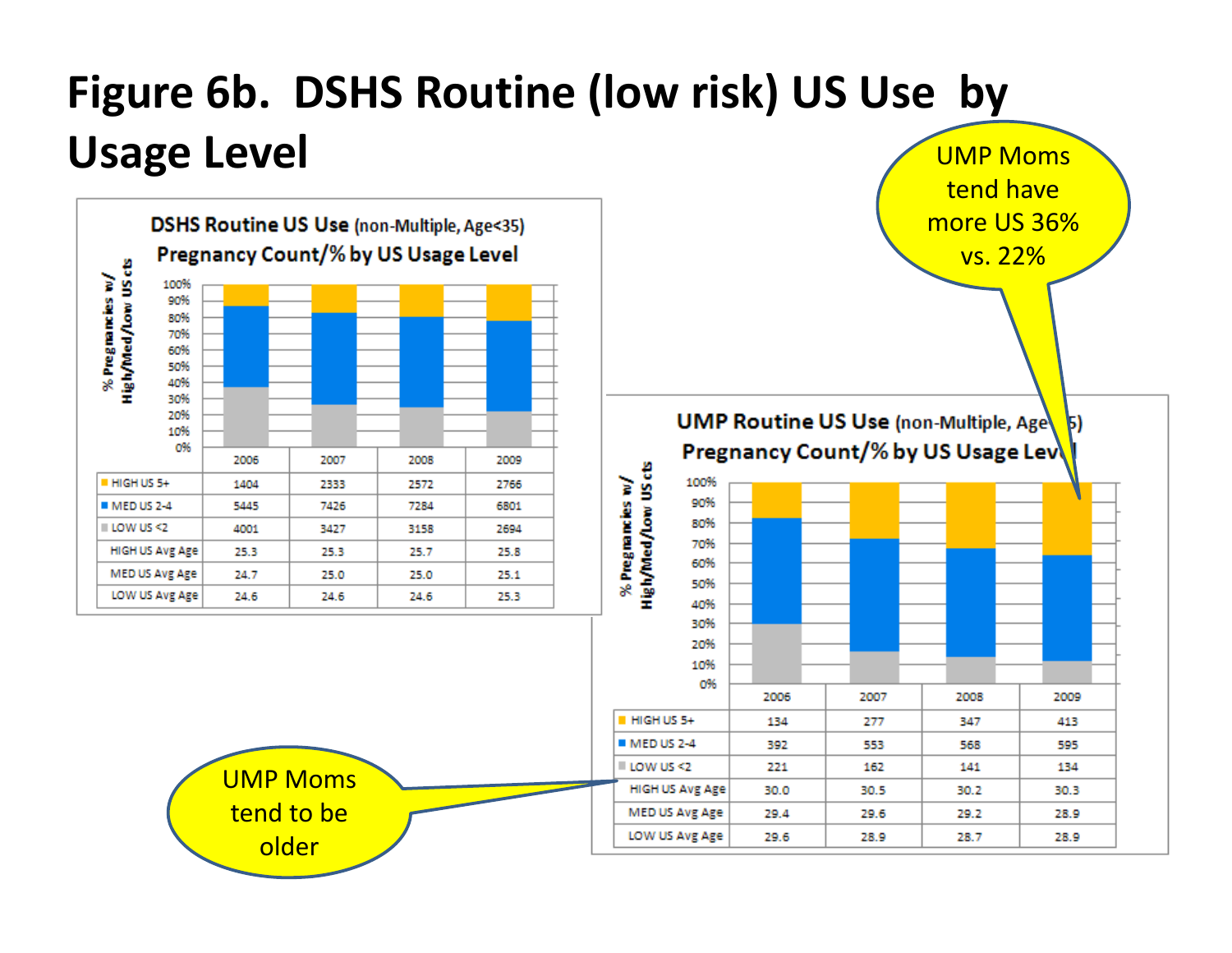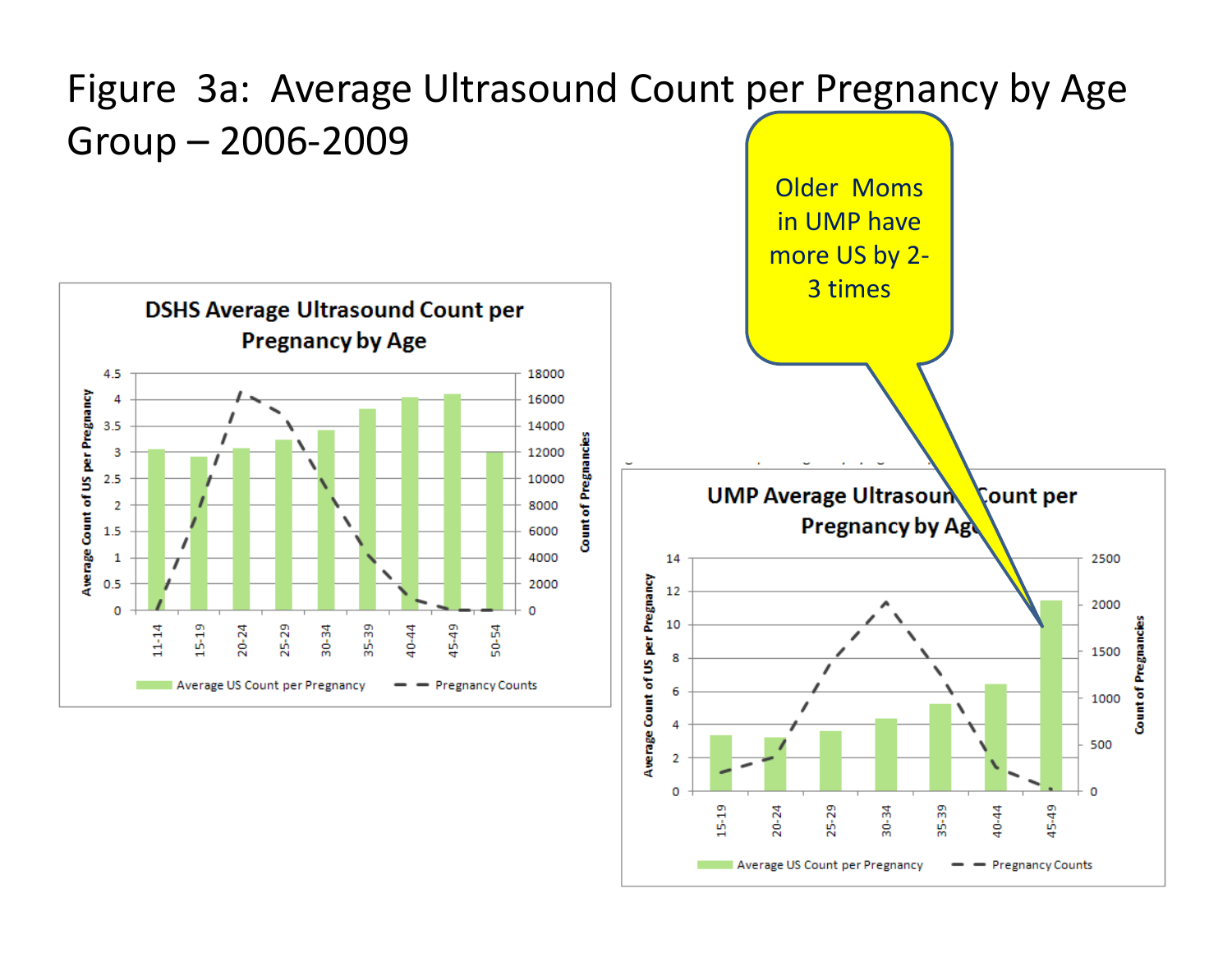#### Figure 4b: Annual US Costs by Code/ Type, 2006‐2009

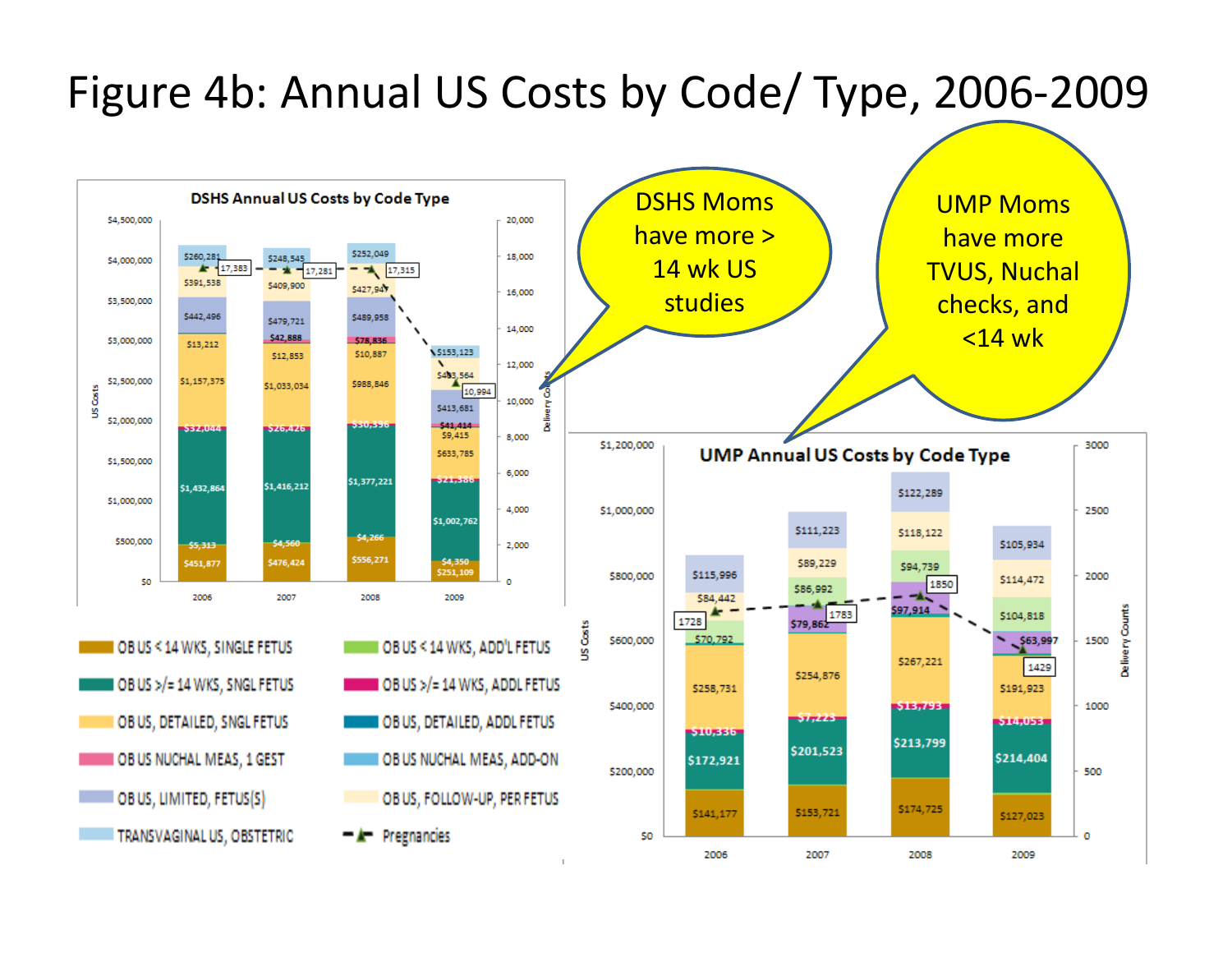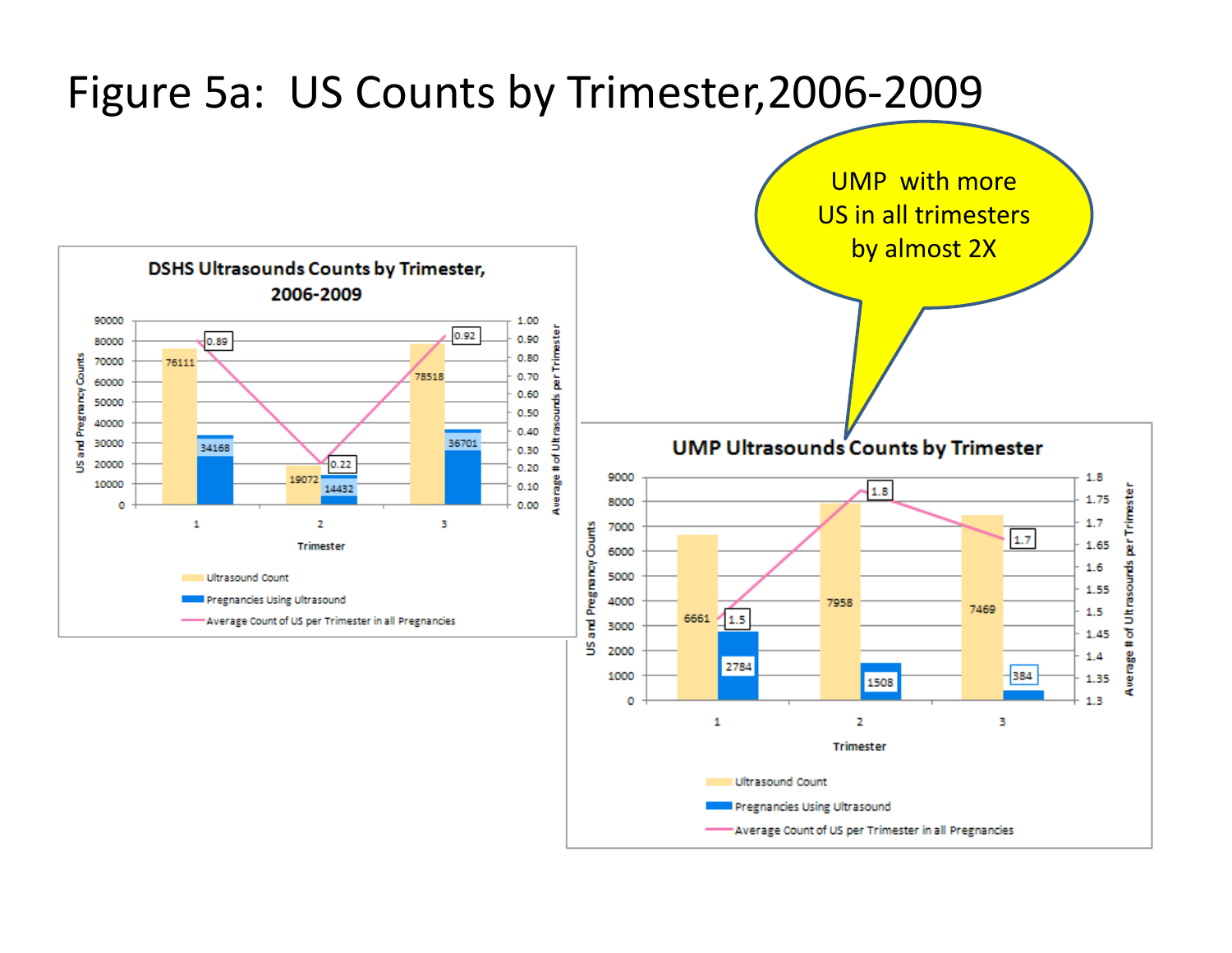#### **BALANCING ACCESS QUALITY AND COSTS**

#### **AGENCY DATA SUGGEST: 1) Over utilization of US 2) Medicaid and UMP moms are being treated differentially**

**National guidelines for US in low risk pregnancy are graded poor to fair in evidence**

**There is a lack of std protocols and documentation of all recommended screening items do not occur**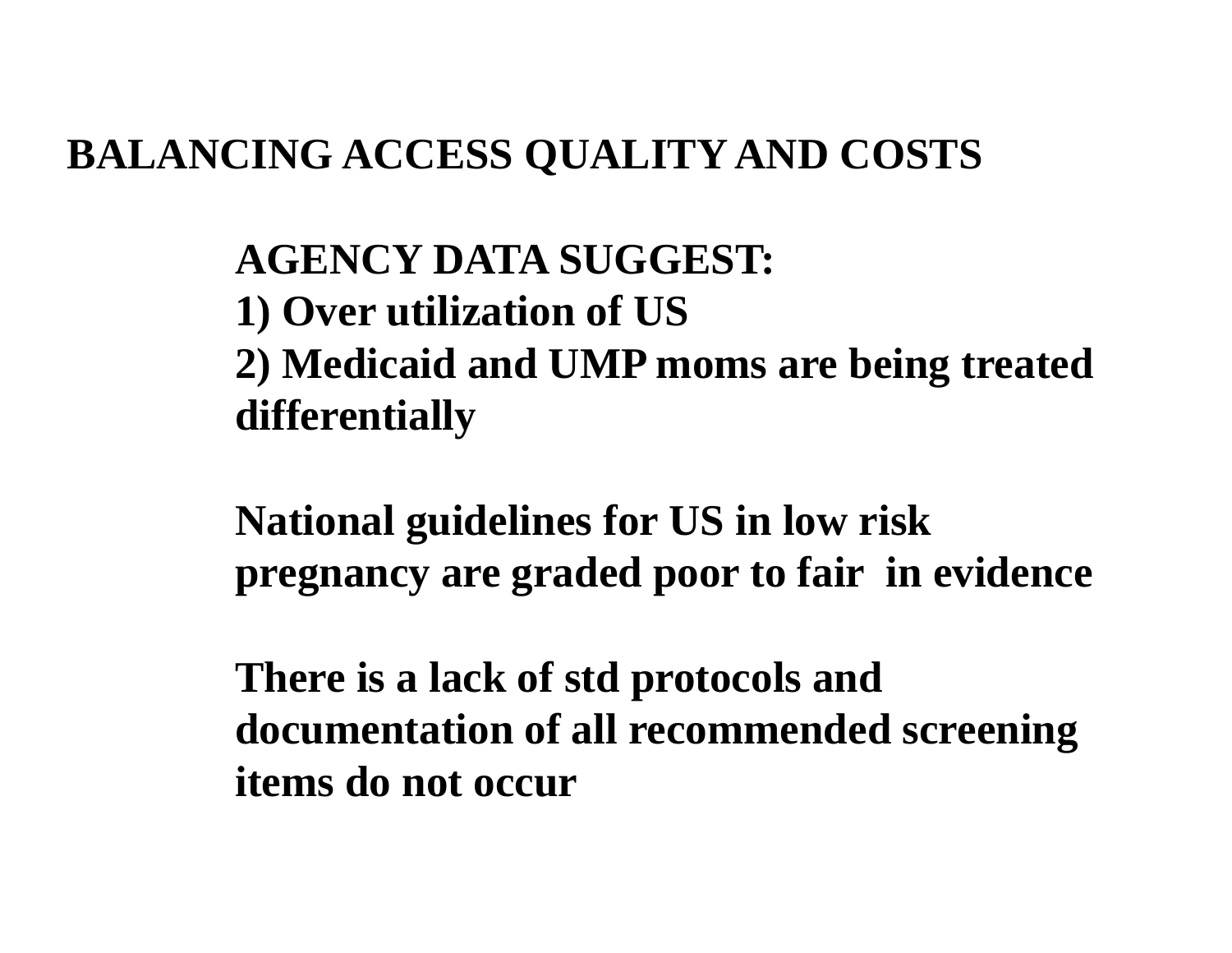### AMDG Recommendations for US in Normal Pregnancy

Benefits: Normal pregnancy allowed **one** US (18‐22 weeks)

- Benefits for all other US utilization require medical necessity
	- The are many Medical Necessity Options (high risk):
		- •**•** Build into a global,
		- •PA, EPA,
		- •Look into contracts with Radiologists,
		- •Look in efficient networks
		- •**• Cold Card efficent providers**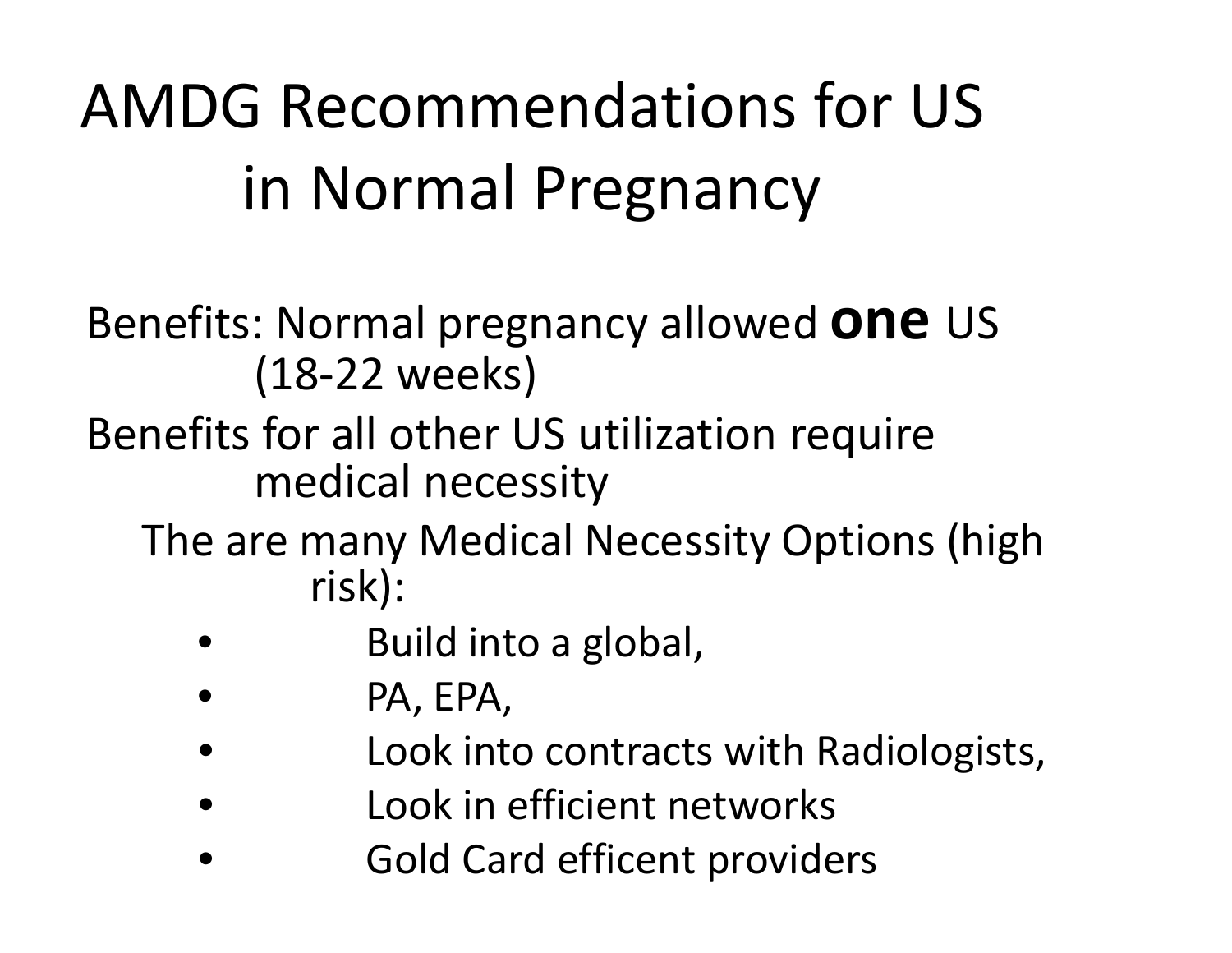

#### **Ultrasonography (Ultrasound) in Pregnancy**

Teresa Rogstad, MPH Senior Medical Research Analyst Louisville, KY



**Copyright © 2010 Winifred S. Hayes, Inc.**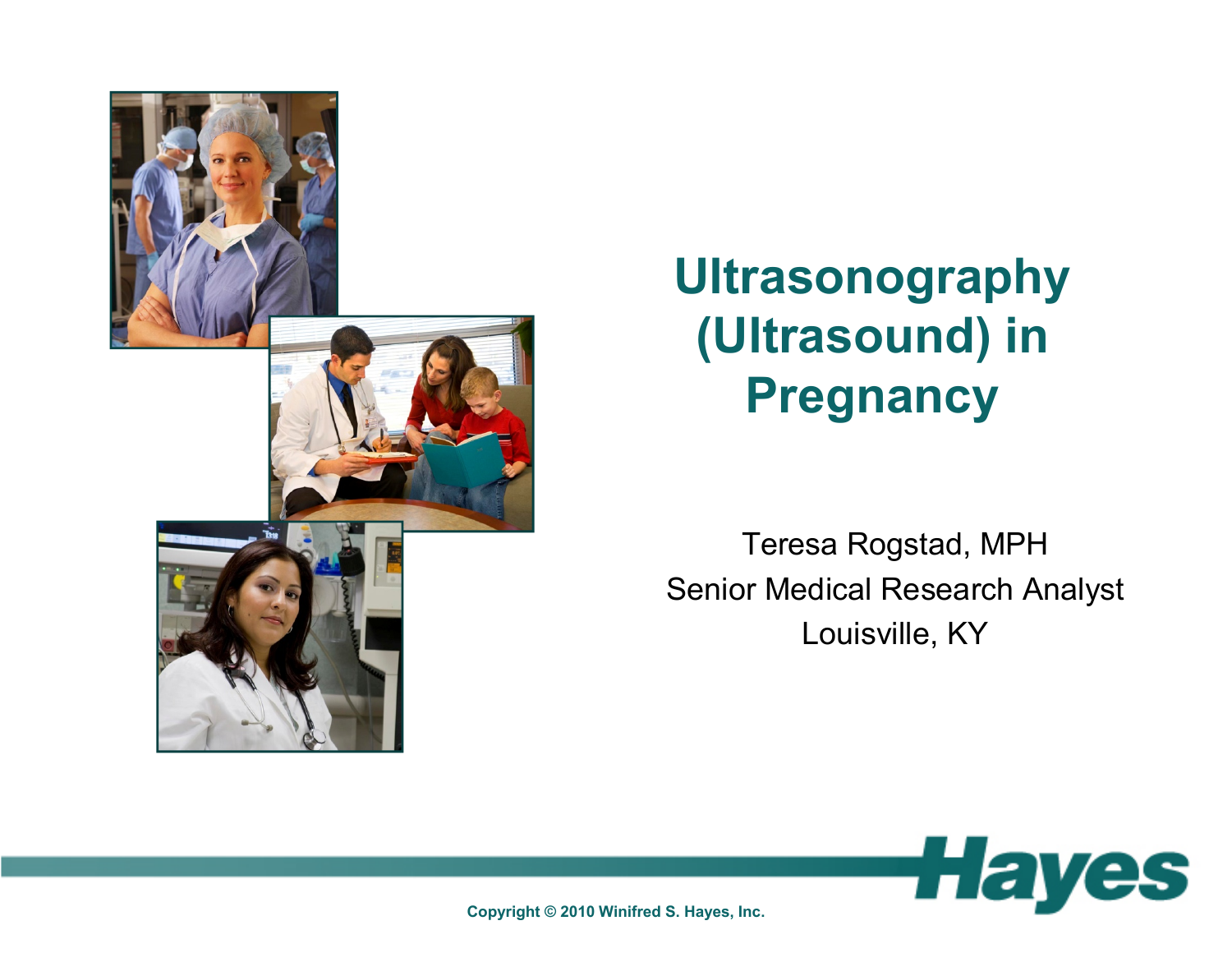#### **Analysts**

This report was prepared by: Teresa L. Rogstad, MPH (senior medical research analyst) Gopika Chandra, MD, PhD (senior medical research analyst) Anita Rihal, MPH (medical research analyst)

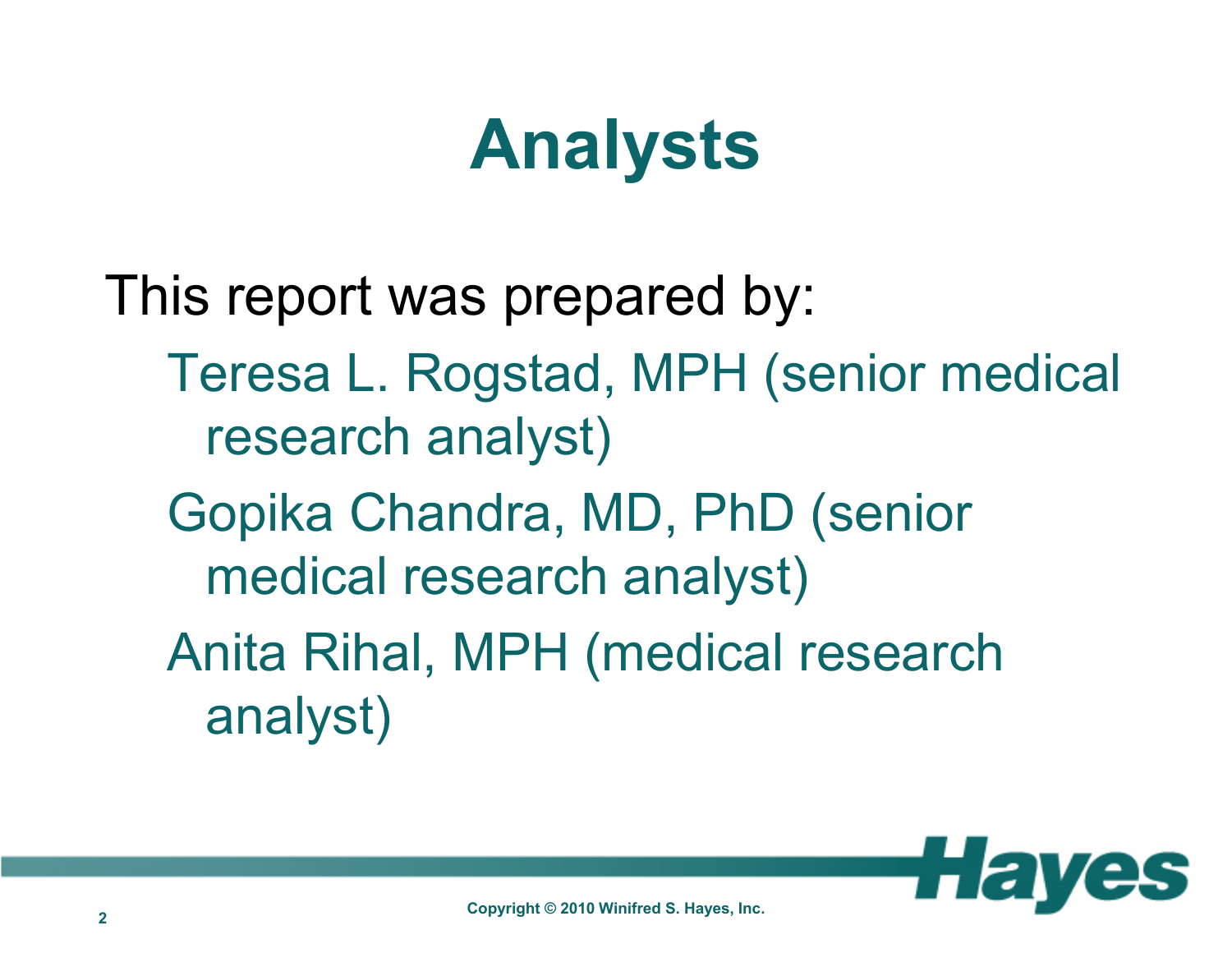### **Presentation Overview**

- •Policy Context
- Practice Guidelines
- •• Key Questions
- Background
- Methods
- Findings
- •• Summary of Findings
- •General Conclusion & Gaps in the Evidence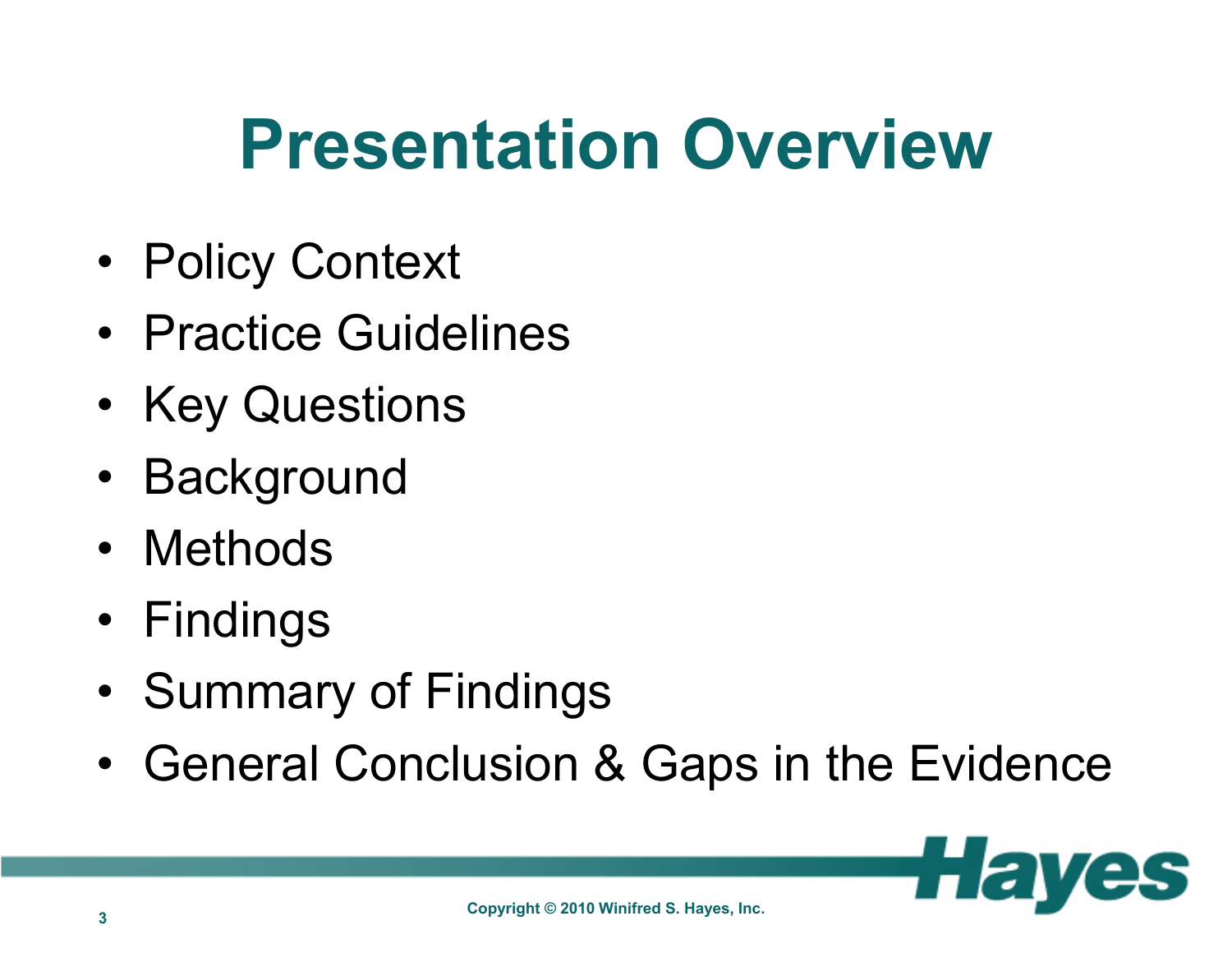### **Policy Context**

- Increasing use
	- $\mathcal{L}_{\mathcal{A}}$  , the state of the state of the state of the state of the state of the state of the state of the state of the state of the state of the state of the state of the state of the state of the state of the state # US scans/pregnancy: 1.5, 1995-1997;
		- 2.7, 2005-2006; increases in low and high risk
	- No difference in Medicaid vs private insurance
	- More common in Northeast and West
- Clinical utility?
- FDA and CMS
	- Broad approval for medical reasons
	- –– "Keepsake videos" not FDA approved

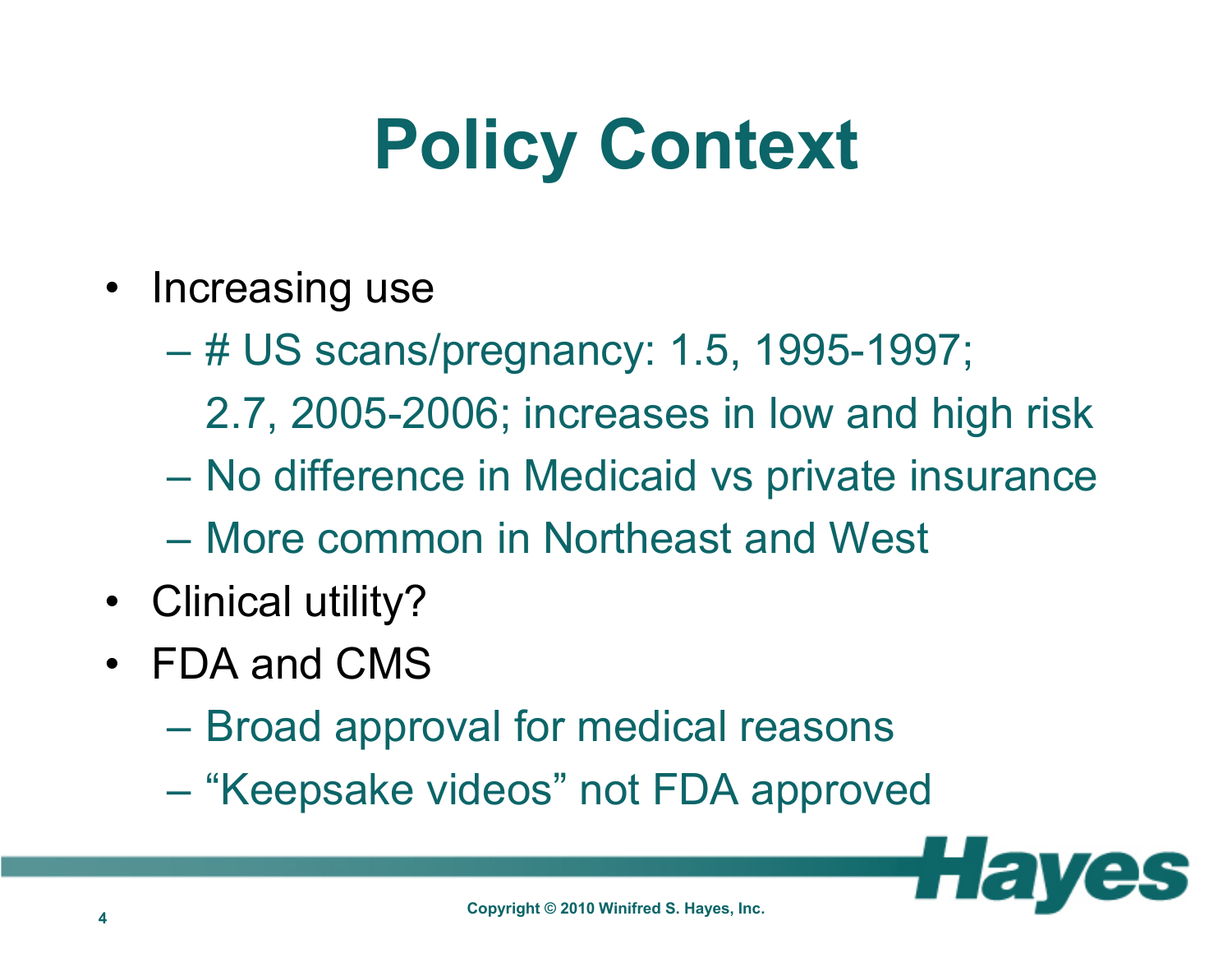### **Practice Guidelines**

- • American Institute of Ultrasound Medicine (AIUM) <sup>−</sup> *poor*
- • American College of Obstetricians and Gynecologists (ACOG) <sup>−</sup> *fair*
- • American College of Radiology (ACR) *fair*
- •• Institute for Clinical Systems Improvement (ISCI) <sup>−</sup> *fair*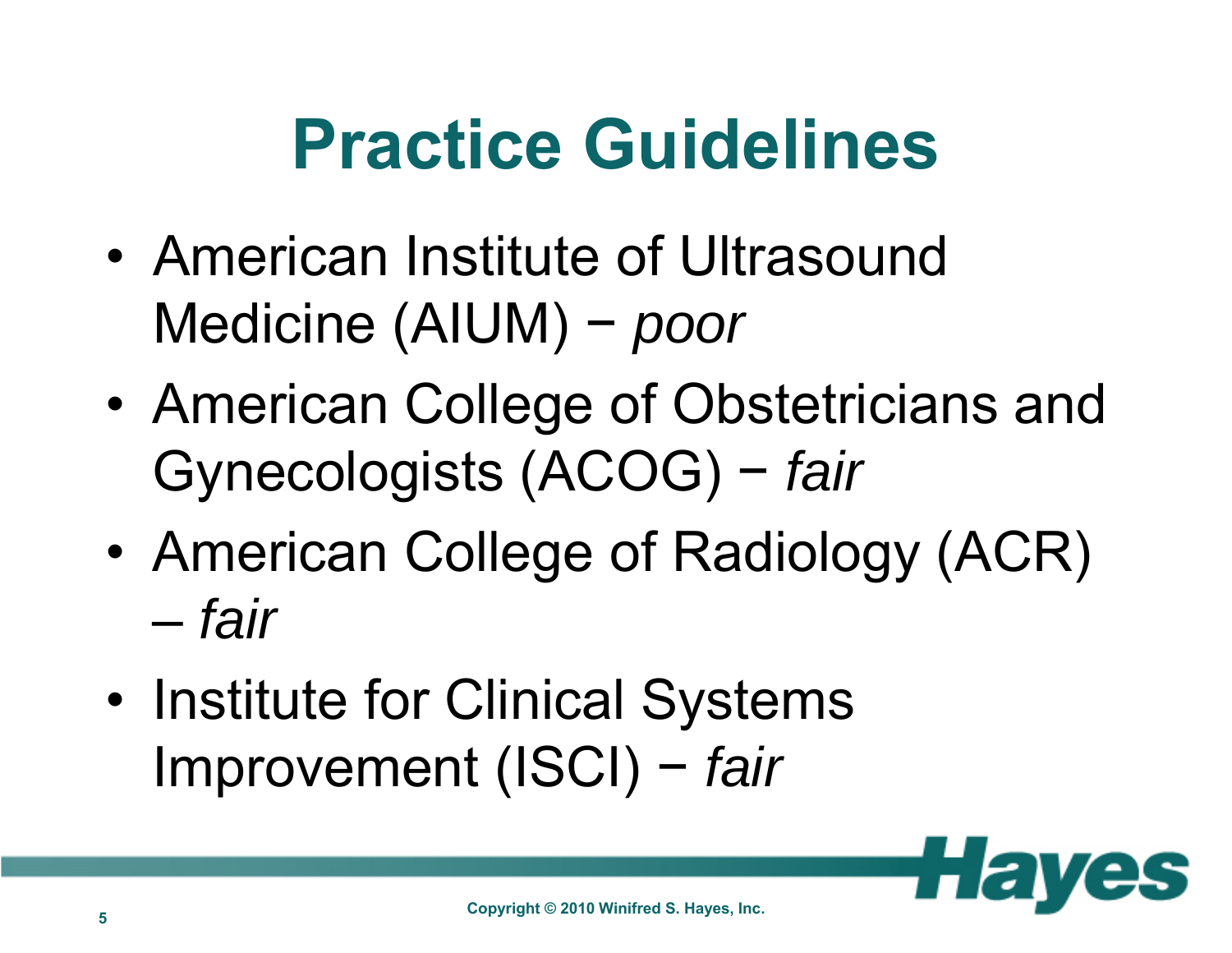### **Key Questions**

#### **1. What is the evidence of efficacy and effectiveness of ultrasonography? Including consideration of:**

- a. Test accuracy
- b. Change in patient management
- c.Reductions in perinatal morbidity and mortality
- d.Rate of labor induction for postterm pregnancy
- e. Rate of Caesarian section
- f.Rate of abortion for fetal anomaly
- g. What is the evidence of the s**afety** of ultrasonography? [Including consideration of adverse events type and frequency (mortality, major morbidity, other)]

#### **2. What is the evidence that ultrasonography has differential efficacy or safety issues in subpopulations? Including consideration of:**

- a.Gestational age
- b.Other patient characteristics or evidence based patient selection criteria
- c.Type of scanning machine and software, reader training, and other operational factors
- d.Provider type, setting, or other provider characteristics
- e.Healthcare system type, including worker's compensation, Medicaid, state employees

#### **3. What is the evidence of cost implications and cost-effectiveness of ultrasonography? Including consideration of:**

- a.Short-term costs
- b.Long-term costs

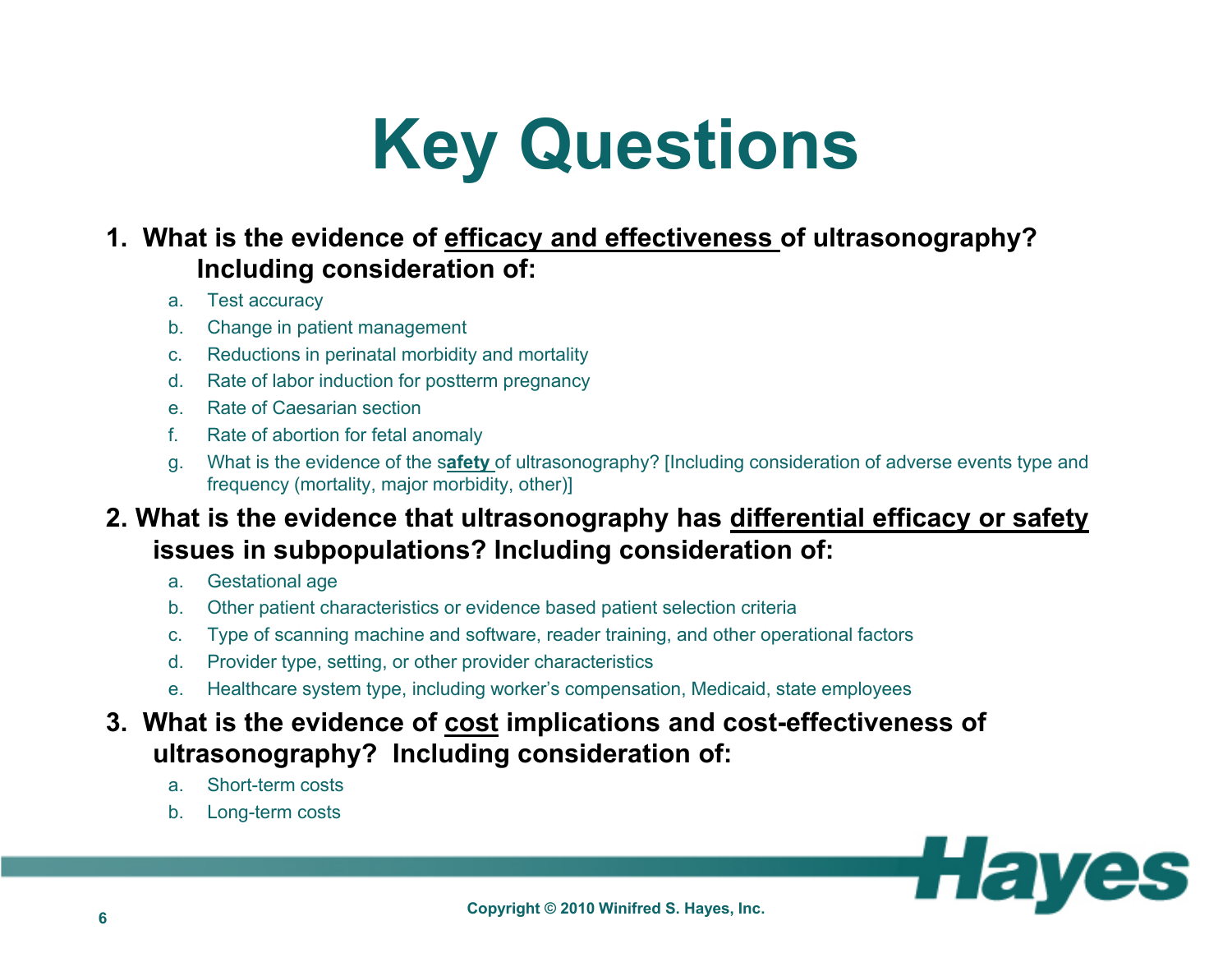## **Screening/Surveillance Options**

- US alone (transvaginal or transabdominal)
- Biophysical profile (BPP)
	- Fetal heart rate tracing plus US to monitor fetal body movements, fetal breathing movements, amniotic fluid index, nonstress test
- Fetal and umbilical Doppler US (DUS)
- Utero-placental DUS
- • Cardiotography (CTG) (electrical fetal monitoring)
- Fetal echocardiography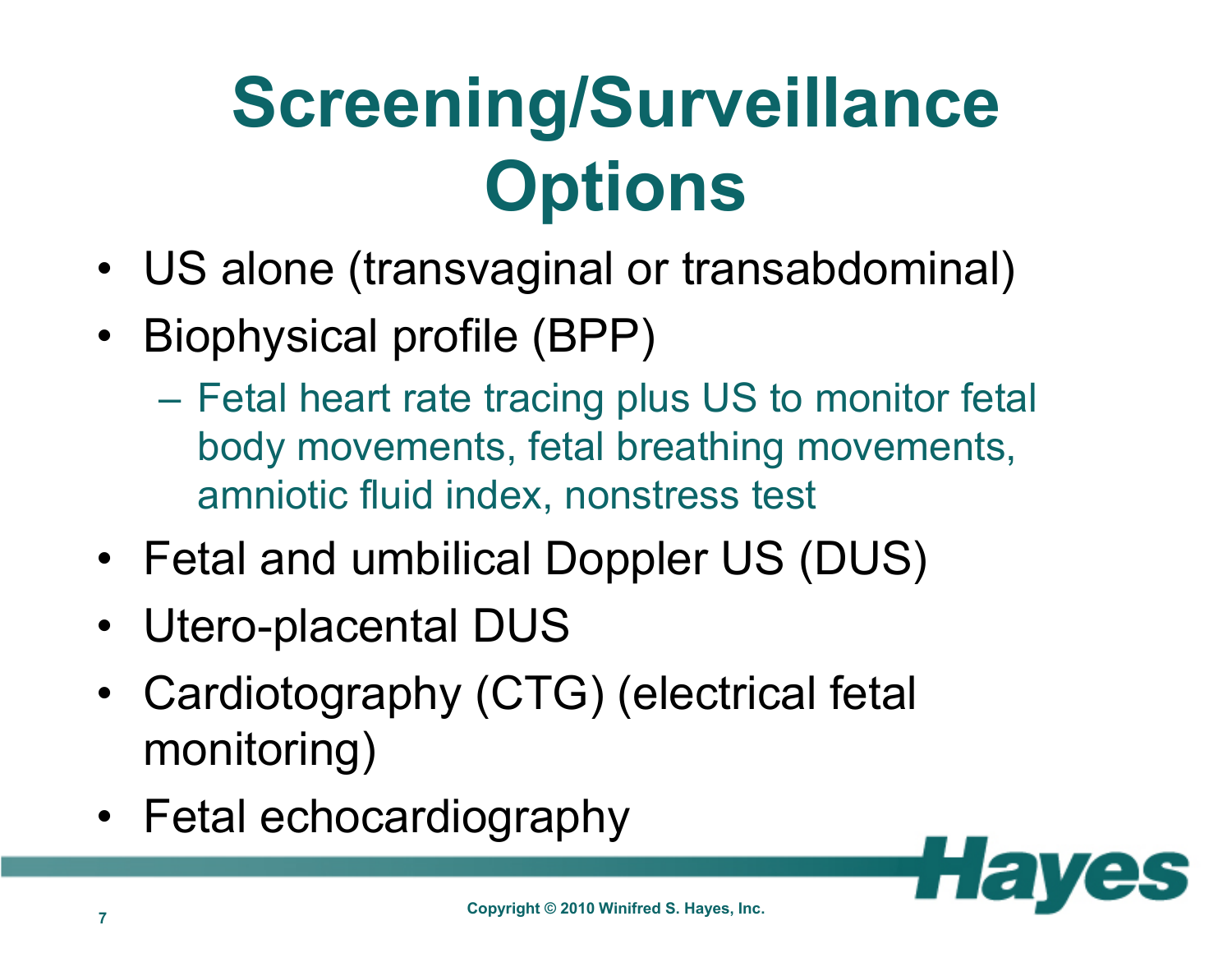# **Purpose of Ultrasound (US) in Pregnancy**

| <b>Pregnancy</b><br><b>Stage</b>       | <b>Key Purposes</b>                                                                                                                                             |
|----------------------------------------|-----------------------------------------------------------------------------------------------------------------------------------------------------------------|
| 1 <sup>st</sup> Trimester<br>(routine) | •Estimate gestational age<br>•Detect multiple gestations<br>•Measure markers for fetal aneuploidy                                                               |
| 2 <sup>nd</sup> Trimester<br>(routine) | •Fetal anatomical survey<br>•Further assess fetal aneuploidy<br>• Estimate fetal weight; revise gestational age<br>•Detect/evaluate gynecological abnormalities |
| 3rd Trimester<br>(selected)            | •Monitor high-risk pregnancy<br>•Confirm/evaluate a specific condition                                                                                          |

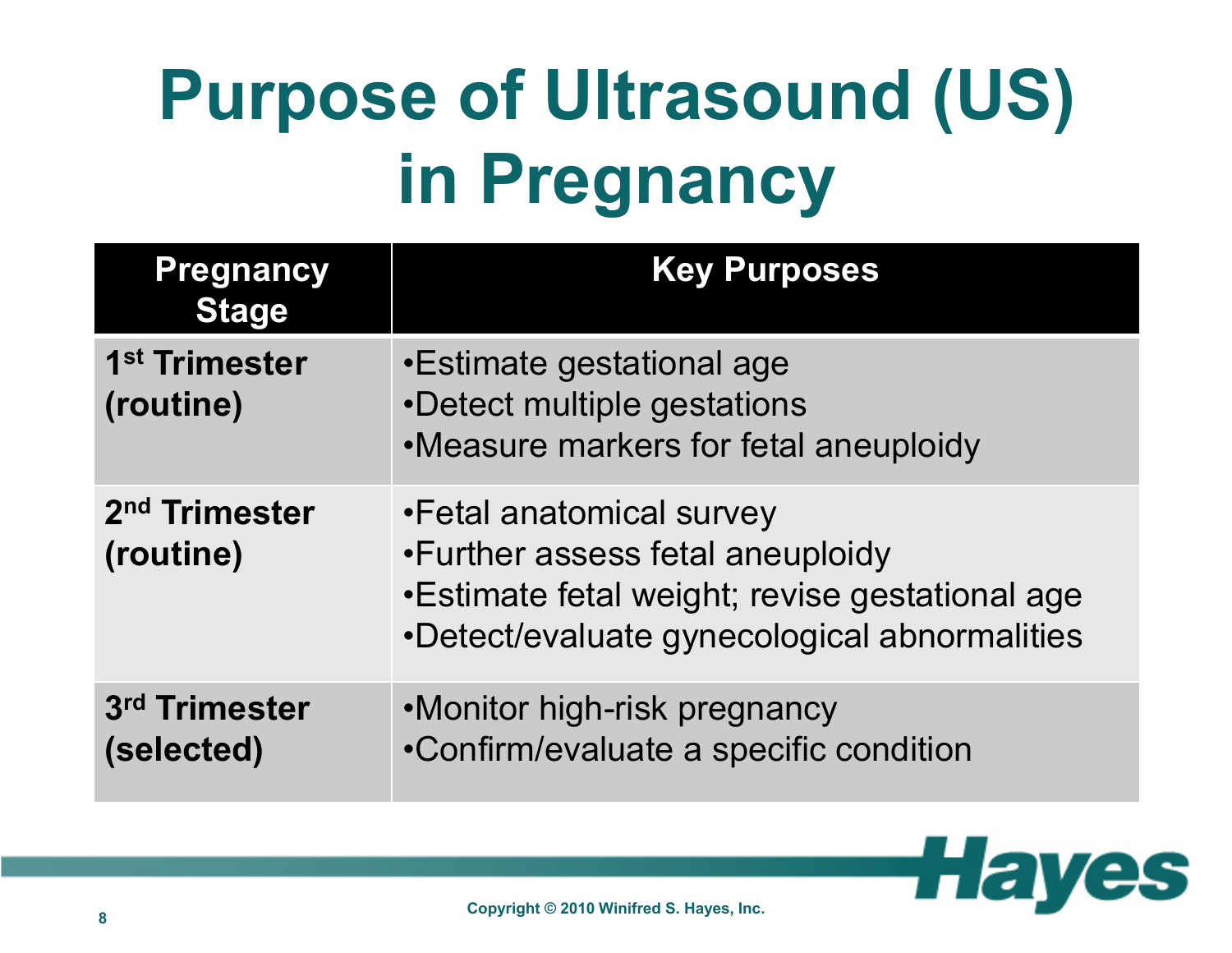# **Measuring Cervical Length**

- Cervical insufficiency + obstetrical history is best predictor of preterm birth (PTB)
- Short cervix can be treated in asymptomatic patients
	- Cerclage
	- Progesterone
- 90% of women with symptoms of preterm labor (PTL) will NOT deliver within 7 days
- •Treatment for PTL (tocolysis and steroids) have harms

*Therefore,* cervical length measured by transvaginal ultrasound (TVU) — surveillance or screen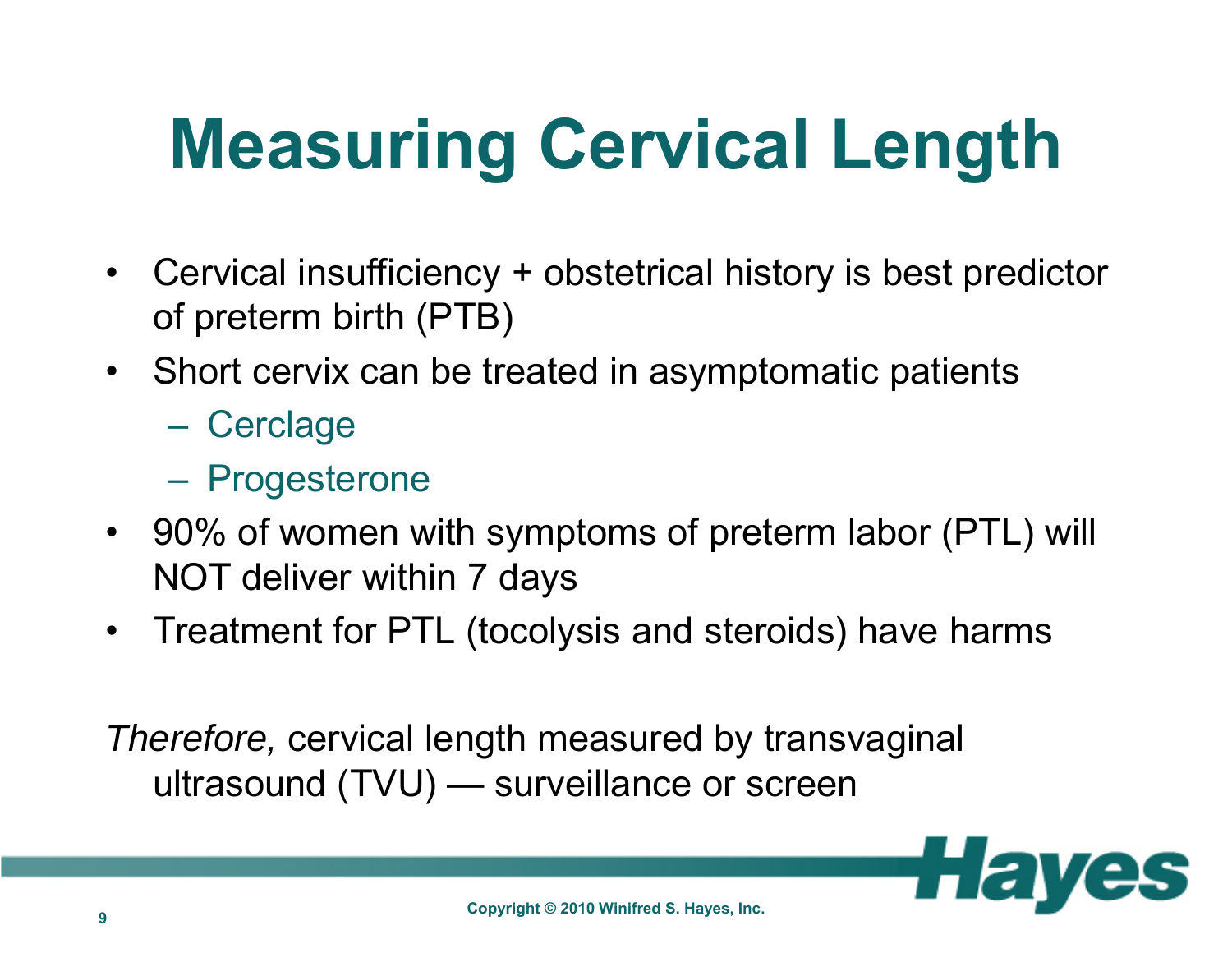# **Methods: Report Focus and Search Strategy**

- $\bullet$ Systematic and critical assessment of clinical utility
- $\bullet$ Descriptive information regarding accuracy
- $\bullet$  Systematic reviews (SRs) and any type of controlled study:
	- Pregnant women
	- **US used for screening purposes or for guiding patient management**
	- **Compared with no screening, screening by other methods, or concealment of US findings**
	- Assessment of change in patient management; maternal and fetal health outcomes, including PTB; frequency of Cesarean section (C-section), induction or labor (IOL), or abortion
- $\bullet$  Searched major databases for SRs, including Hayes Knowledge Library, and economic evaluations (EEs); MEDLINE and EMBASE for additional systematic reviews and primary studies; through September 2010

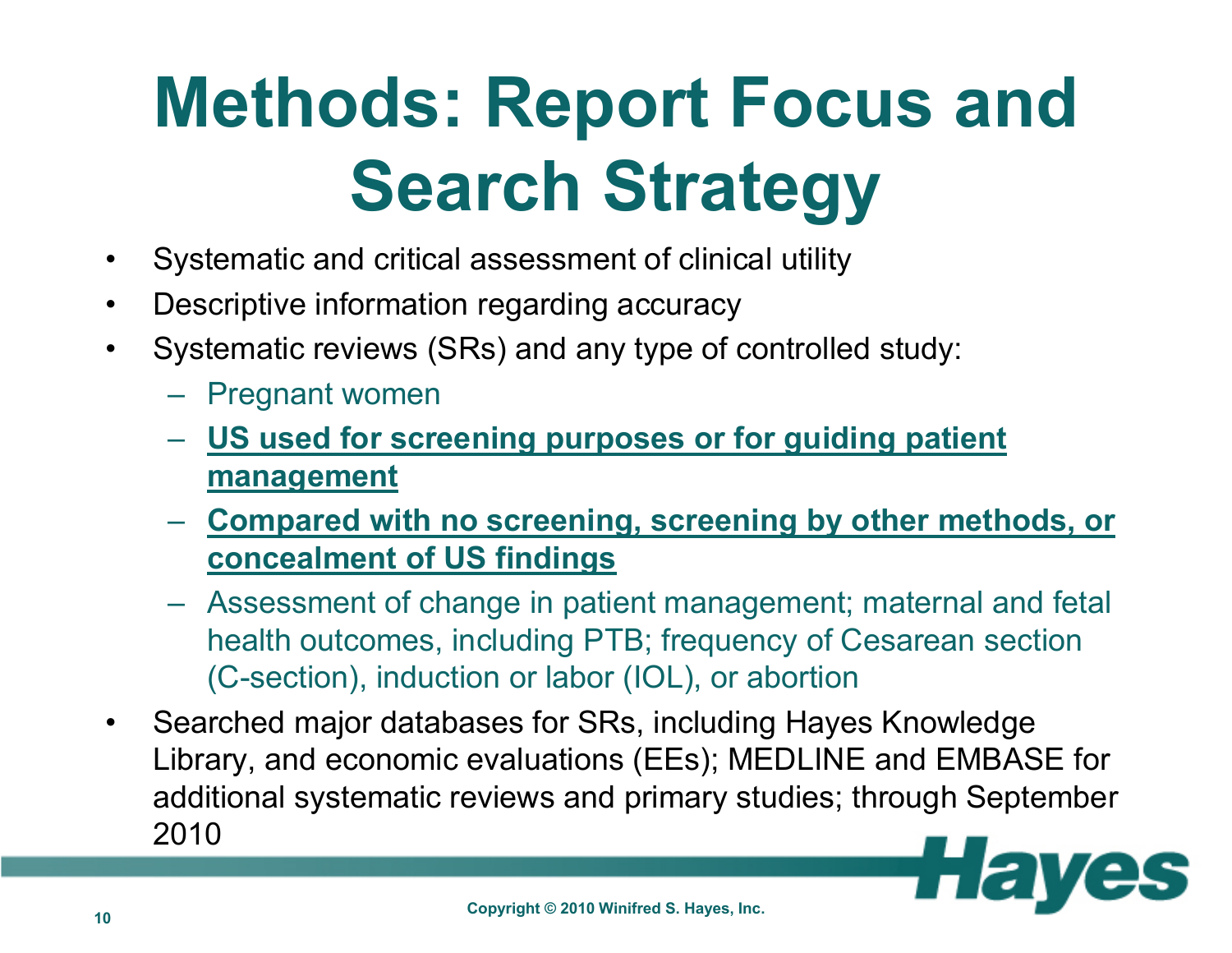## **Methods: Report Focus and Search Strategy (cont.)**

- • Exclusions
	- $\mathcal{L}_{\mathcal{A}}$  , the state of the state of the state of the state of the state of the state of the state of the state of the state of the state of the state of the state of the state of the state of the state of the state  $-$  SRs and EEs published before 2000
	- Routine screening for single abnormalities or maternal conditions
	- $\mathcal{L}_{\mathcal{A}}$  , the state of the state of the state of the state of the state of the state of the state of the state of the state of the state of the state of the state of the state of the state of the state of the state **- Screening for Down syndrome**
	- – US to monitor twin-to-twin transfer syndrome (TTTS)
	- Utero-placental DUS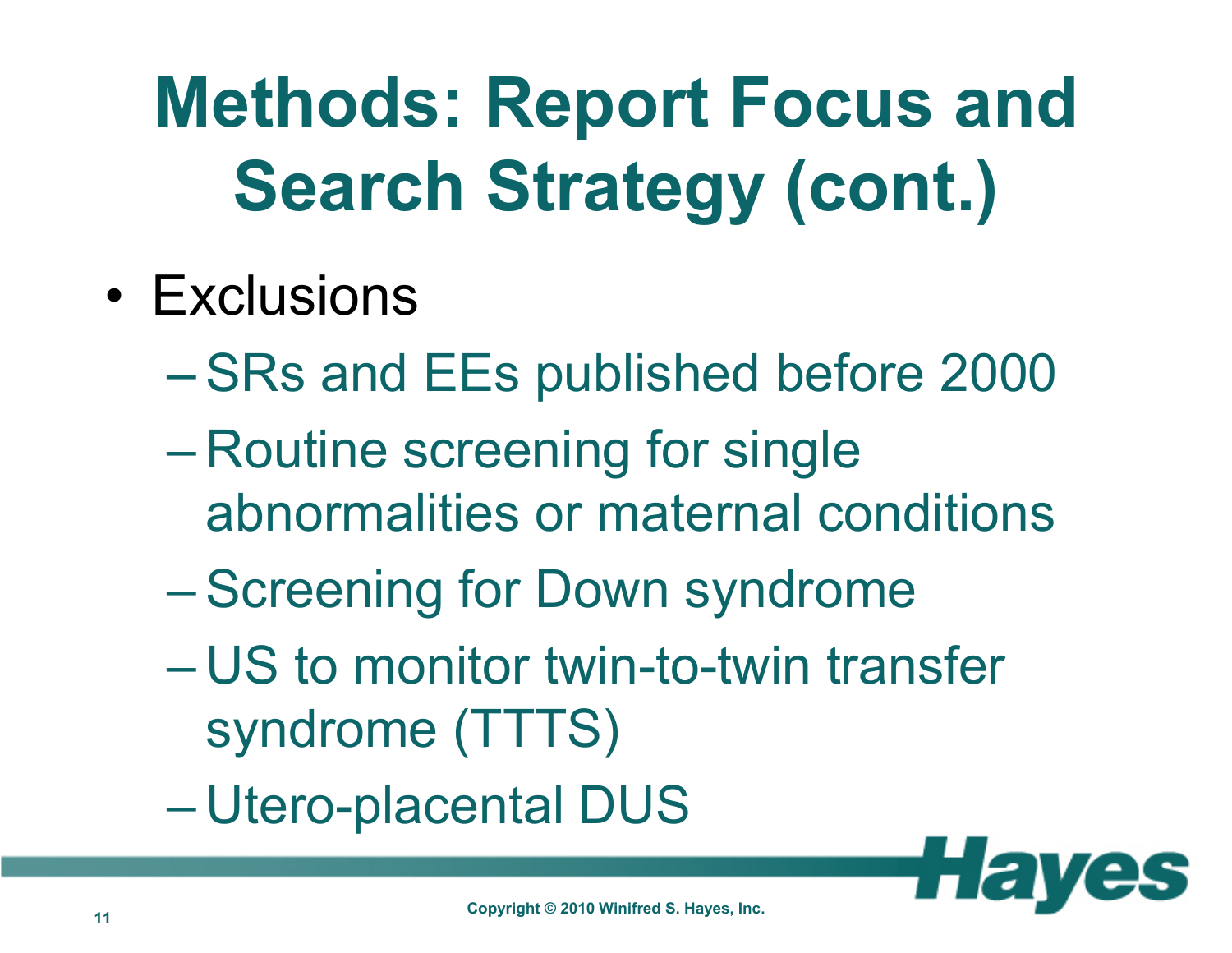### **Accuracy of US**

- •Accuracy depends on target condition
- •For screening, often in combination
- •• Review articles:
	- $-$  Sensitivities 40% to 90%
	- No information on specificity, positive predictive value, negative predictive value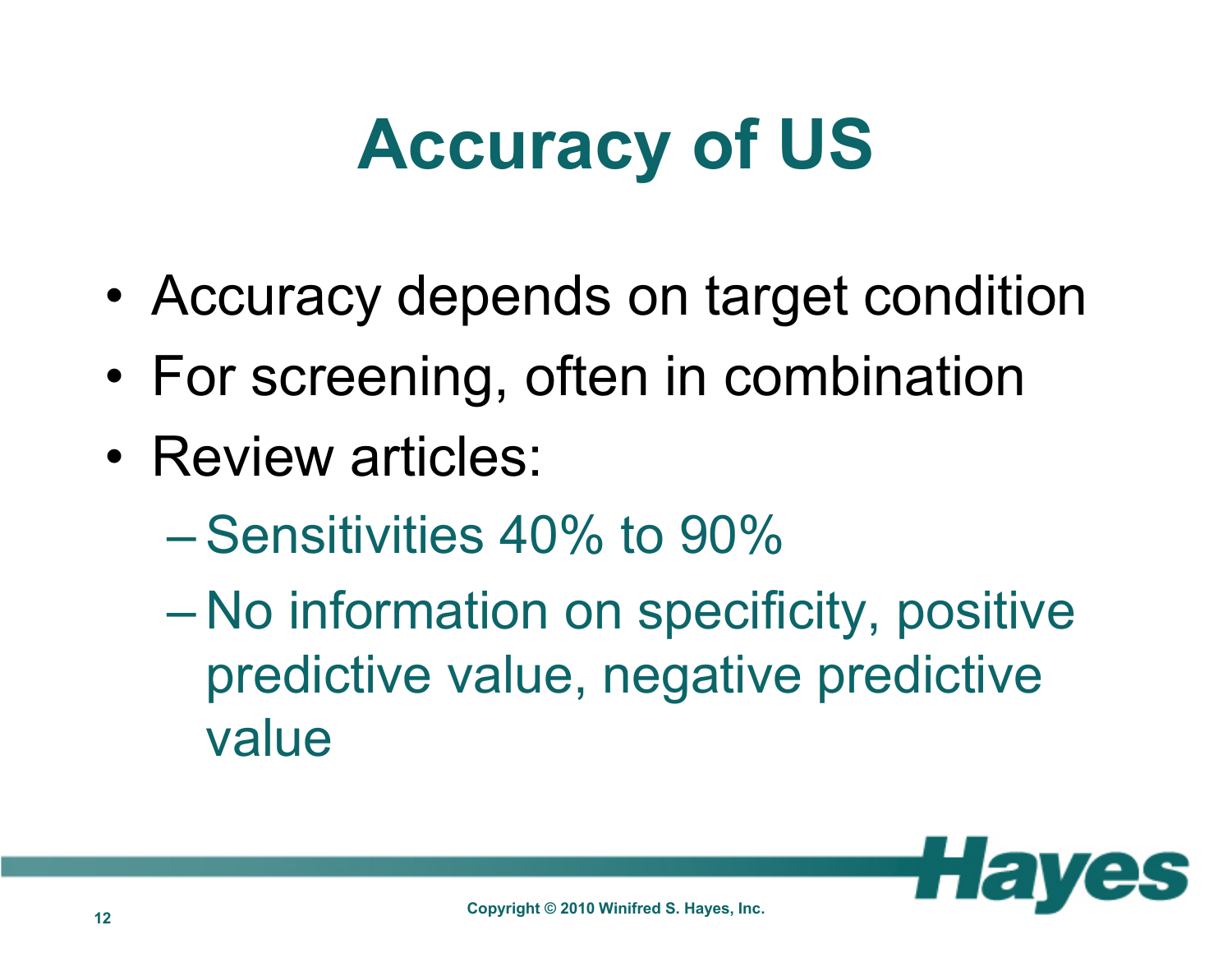#### **US in Low-Risk Pregnancy: Search Results**

- 2 MAs (Cochrane Reviews)
	- $\mathcal{L}_{\mathcal{A}}$  , and the set of  $\mathcal{L}_{\mathcal{A}}$  Routine US (single scan) in *early* pregnancy (< 24 weeks); 11 trials (Whitworth et al., 2010)
	- $\mathcal{L}_{\mathcal{A}}$  , and the set of  $\mathcal{L}_{\mathcal{A}}$  Routine US in *late* pregnancy (> 24 weeks); 8 trials (Bricker et al., 2008)
- US in unselected or low-risk patients vs no US or selective US for specific clinical indication
- RCTs plus a few quasi-randomized studies
- Most studies in Europe

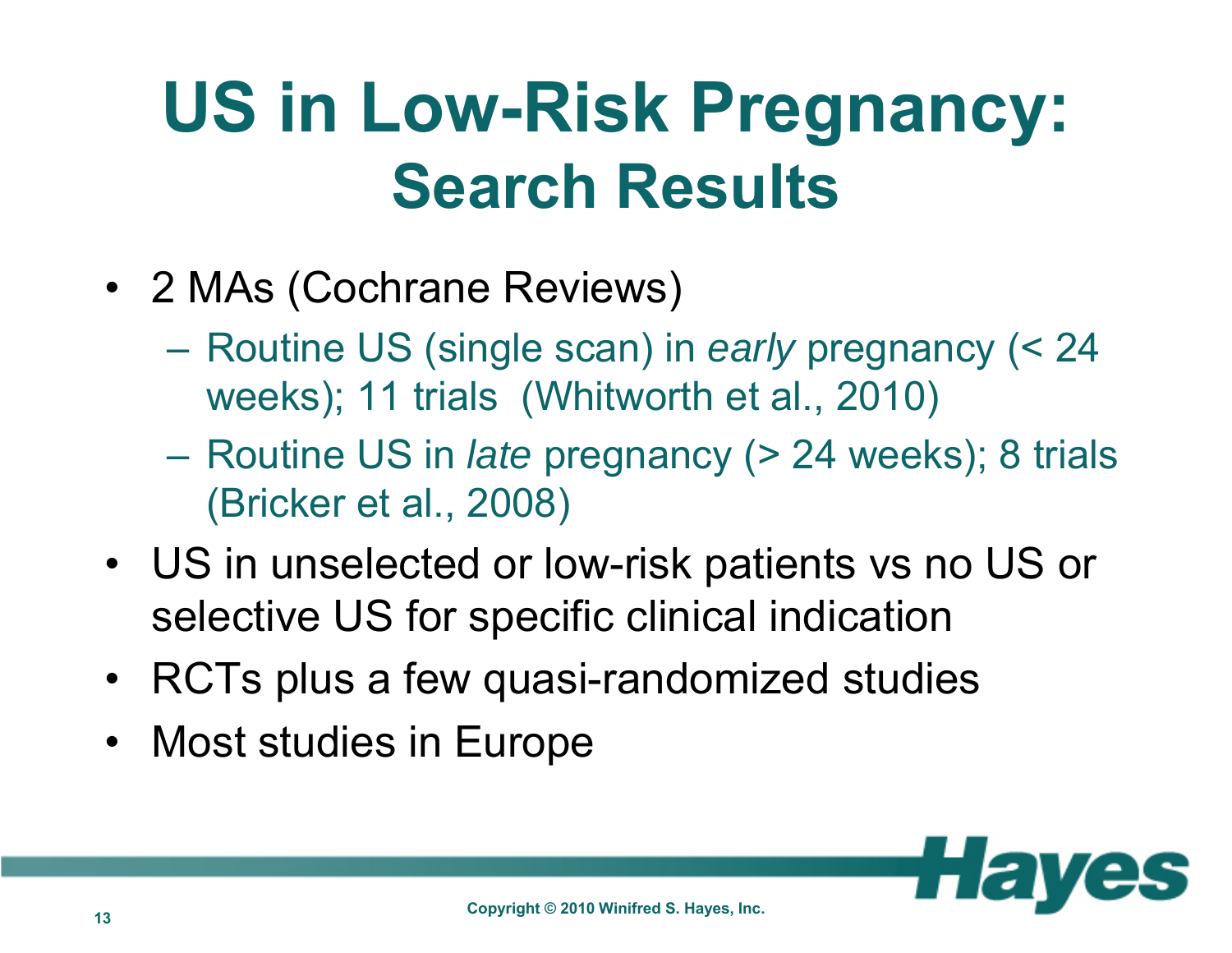# **US in Low-Risk Early Pregnancy: Findings**

- $\bullet$  Patient Management
	- $\mathcal{L}_{\mathcal{A}}$  , the state of the state of the state of the state of the state of the state of the state of the state of the state of the state of the state of the state of the state of the state of the state of the state No effect, hospitalization; 5 RCTs (n=17,685) (*high quality*)
	- $\mathcal{L}_{\mathcal{A}}$  , the state of the state of the state of the state of the state of the state of the state of the state of the state of the state of the state of the state of the state of the state of the state of the state  $−\,$  ↓Inappropriately timed serum scan and repeat US fetal anomaly scan (single RCT) (*low*)
- Perinatal Outcomes (*high)*
	- –No effect on mortality (10 RCTs; n=35,735)
	- $\mathcal{L}_{\mathcal{A}}$  , the state of the state of the state of the state of the state of the state of the state of the state of the state of the state of the state of the state of the state of the state of the state of the state No effect on morbidity (4 to 8 studies; n=3906 to 19,337)
- C-sections; IOL (*moderate*)
	- $\mathcal{L}_{\mathcal{A}}$  , the state of the state of the state of the state of the state of the state of the state of the state of the state of the state of the state of the state of the state of the state of the state of the state  $-$  No effect on C-sections (5 RCTs; n=22,193)
	- –↓IOL; 1% absolute reduction; NNT=100 (7 RCTs; n=24,790)
- $\bullet$ ↑abortion, fetal anomaly; 0.10% absolute (5 RCTs; n=28,256) (*high*)
- •In general: 1 scan, 2<sup>nd</sup> trimester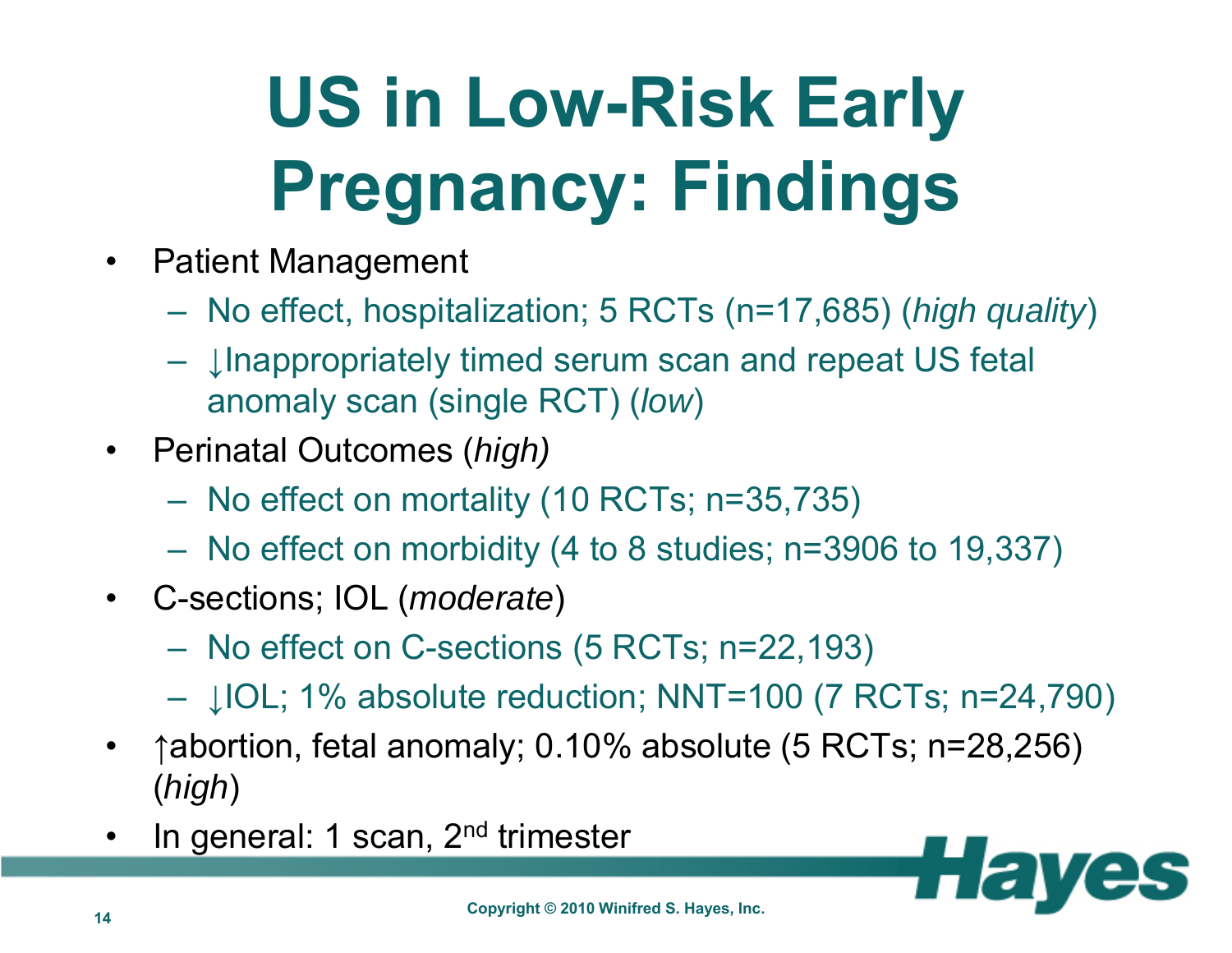# **US in Low-Risk Late Pregnancy: Findings**

- US Screen (generally 1 scan in 3<sup>rd</sup> semester)
- $\bullet$  Patient Management
	- No effect (*low-moderate quality)*
- Perinatal Mortality/Morbidity
	- No effect on perinatal mortality (7 RCTs; n=24,276) (*moderate quality*)
	- Slight or no effect on morbidity (1 to 4 RCTs; n=4510 to 20,298) (*moderate*)
- C-section; IOL
	- No effect (5 to 6 RCTs; n=21,035 to 22,663) (*moderate*)

Serial DUS; same results (single RCT) (*low*)

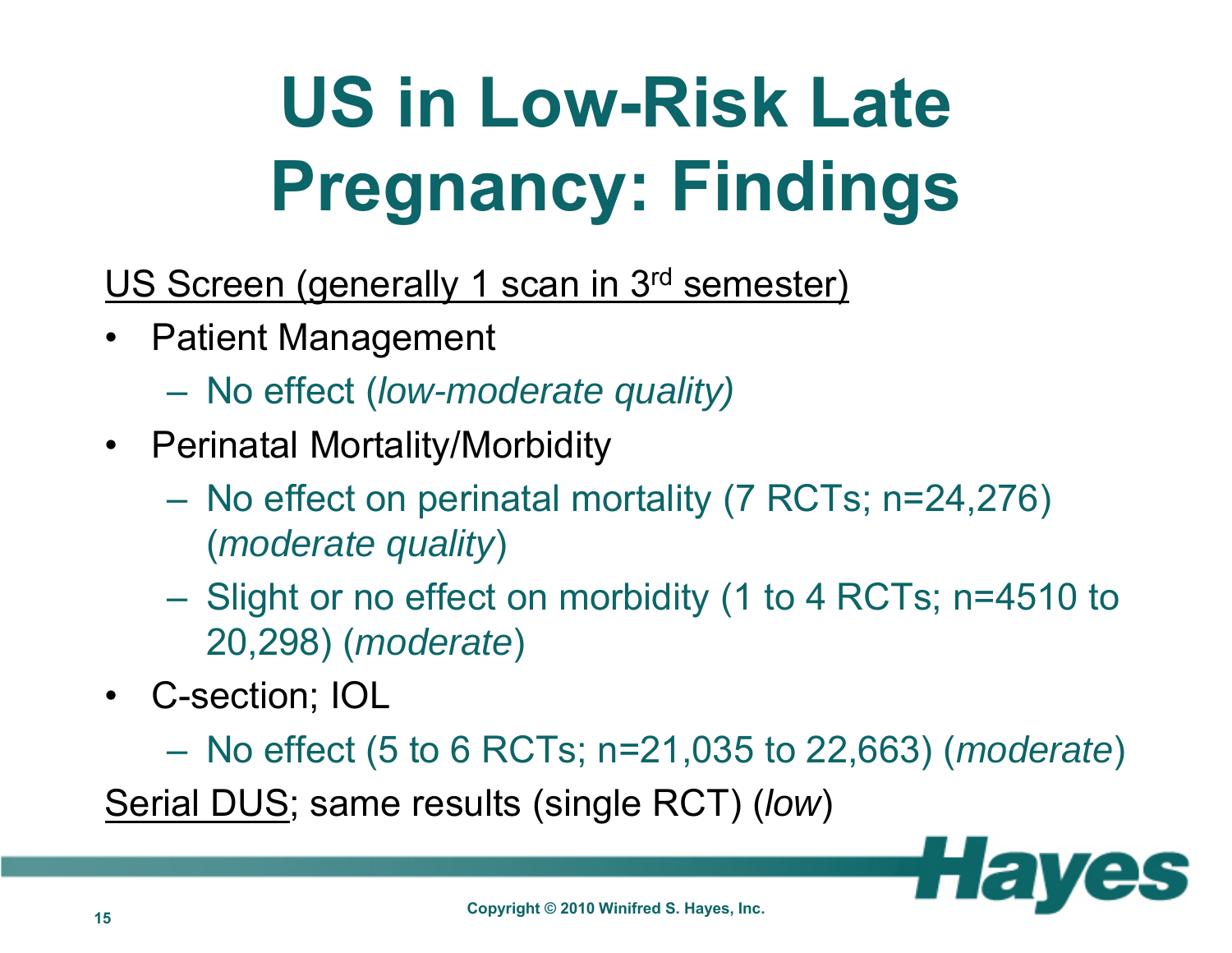### **US in High-Risk Pregnancy: Search Results**

- Cochrane Review and meta-analysis (MA) of fetal and umbilical DUS (Alfirevic et al., 2010)
	- $\mathcal{L}_{\mathcal{A}}$  , the state of the state of the state of the state of the state of the state of the state of the state of the state of the state of the state of the state of the state of the state of the state of the state 18 RCTs; late surveillance of mixed populations
- Cochrane Review and MA of TVU-PTL (Berghella et al., 2009)
	- $\mathcal{L}_{\mathcal{A}}$  , the state of the state of the state of the state of the state of the state of the state of the state of the state of the state of the state of the state of the state of the state of the state of the state 5 RCTs; screen in presence of PTL symptoms
	- $\mathcal{L}_{\mathcal{A}}$  , the state of the state of the state of the state of the state of the state of the state of the state of the state of the state of the state of the state of the state of the state of the state of the state Determine need for tocolysis/progesterone/steroids
- Systematic review of TVU-Surveillance (Blikman et al., 2008) & 1 RCT (Simcox et al. (2009)
	- Blikman et al.: 2 RCTs, 4 observational
	- Surveillance vs patient history alone
	- Determine need for cerclage

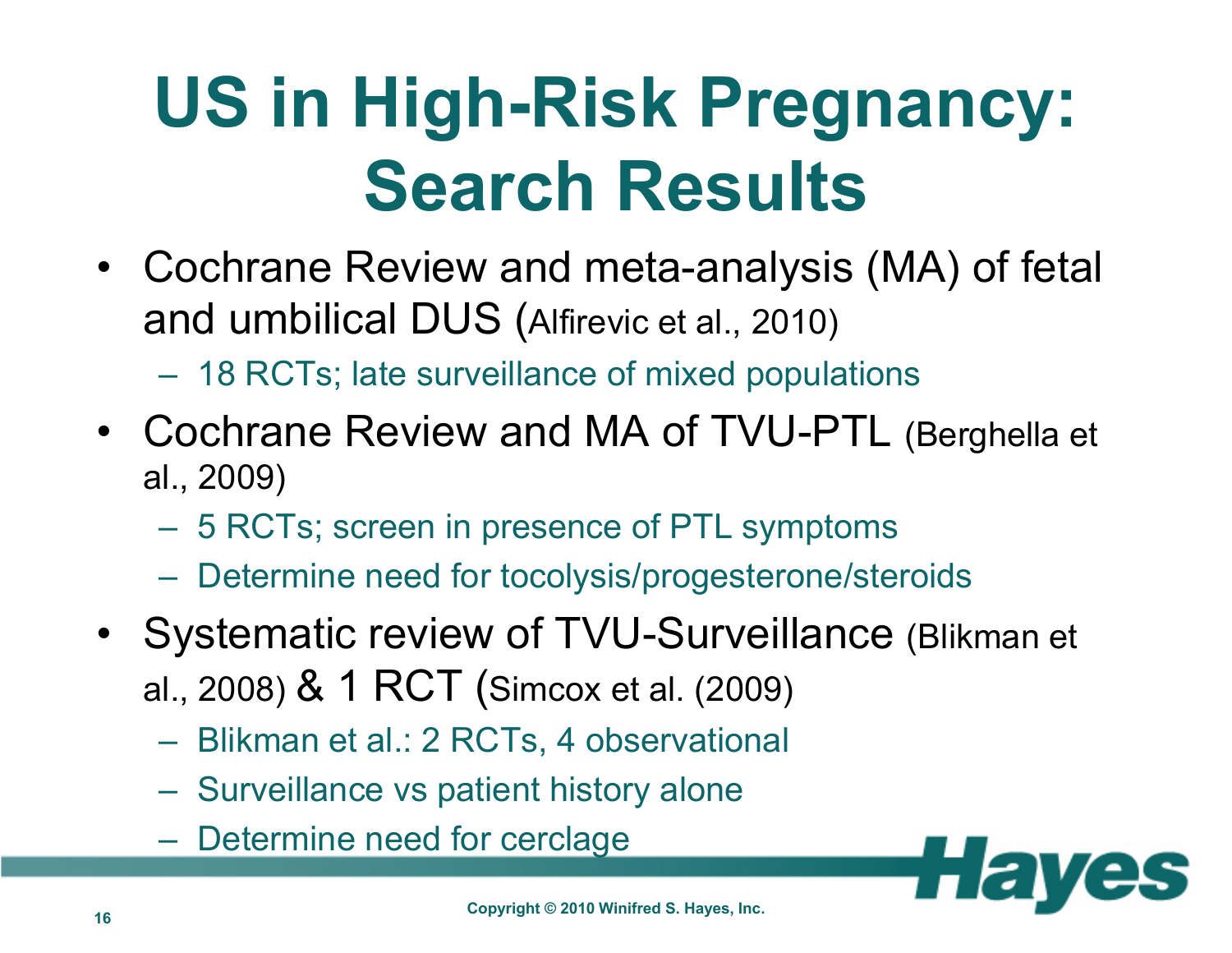### **US in High-Risk Pregnancy: Findings (DUS Surveillance)**

- •↓antenatal admissions (*moderate quality)*
- $\bullet$  ↓perinatal mortality; NNT=200 (16 RCTs; n=10,125) (*very low*)
- ↓serious neonatal morbidity; NNT=36 (3 RCTs; n=598) (*very low*)
- ↓any C-section; NNT=39 (14 RCTs; n=7918) (*low*); similar for emergency C-section
- ↓IOL; NNT=31 (10 RCTs; n=5633) (*low*)
- $\bullet$  DUS alone compared with CTG alone (3 RCTs; n=1473) (*high*)
	- $\mathcal{L}_{\mathcal{A}}$  , the state of the state of the state of the state of the state of the state of the state of the state of the state of the state of the state of the state of the state of the state of the state of the state  $-$  ↑elective C-section by > 50%
	- ↓emergency C-section by 44%; −45% absolute; NNT=12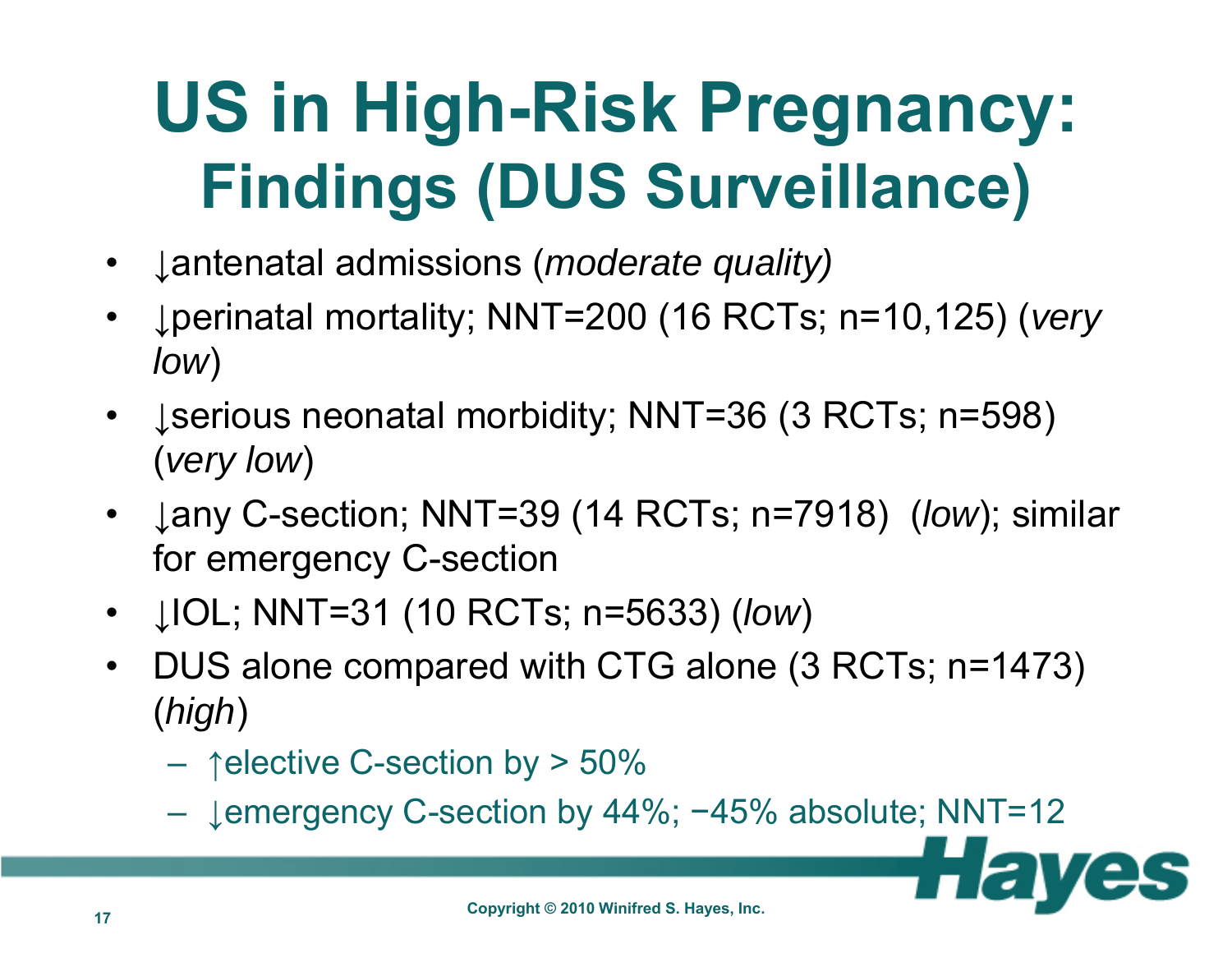### **US in High-Risk Pregnancy: Findings (TVU)**

- $\bullet$  No significant effect on patient management (either use)
- TVU-PTL, no significant pooled effect *(low quality):*
	- ↓PTB; nonsignificant RR 0.59 (2 RCTs; n=256)
	- Better study: 13% vs 36.3% (*P*=0.01)
- TVU-Surveillance in twin pregnancy, no effect (single RCT) (*low*)
- TVU-Surveillance with high-risk history, no effect *(moderate*)
	- PTB (3 RCTs; n=423)
	- Early pregnancy loss (1 small RCT)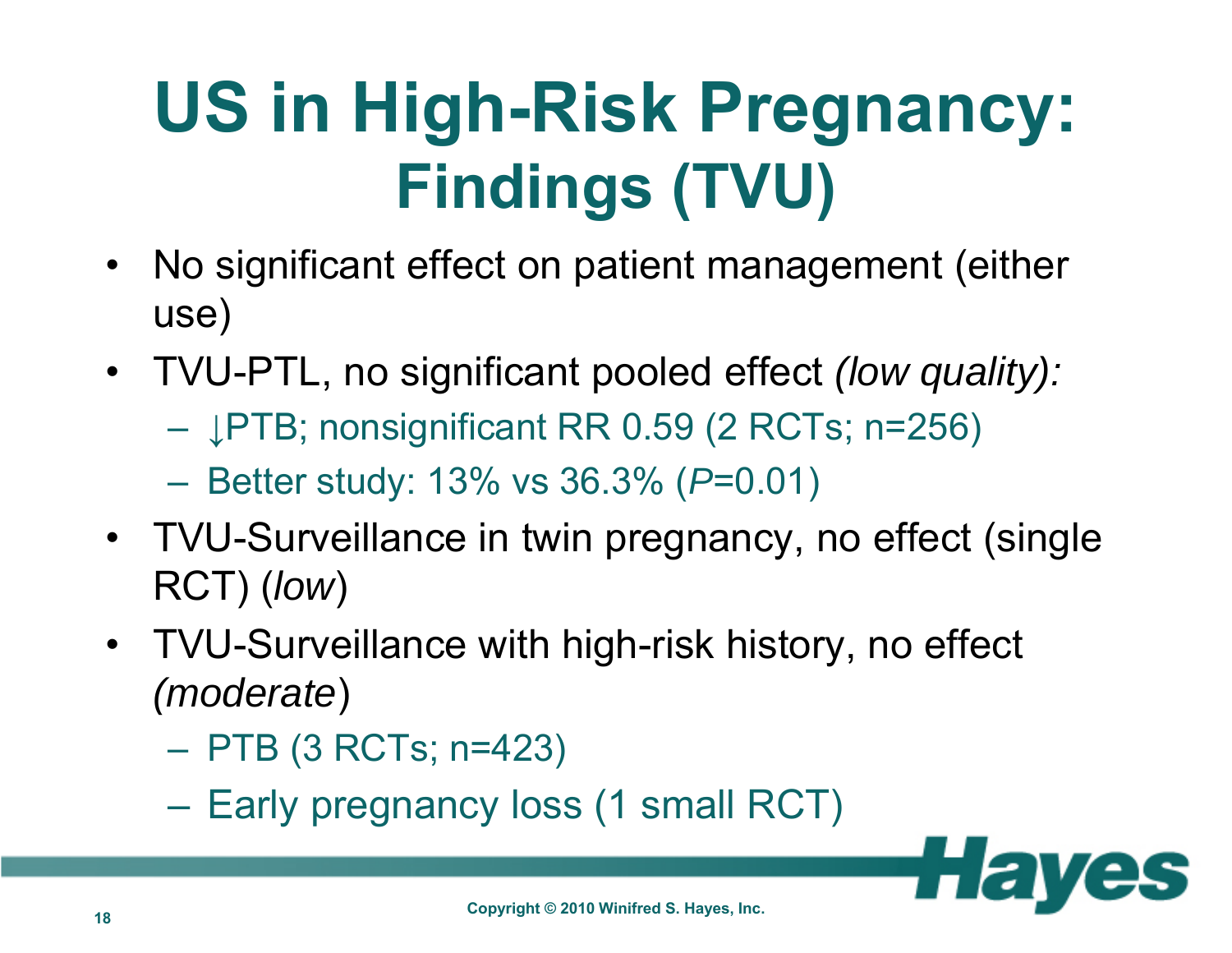## **Safety of Routine US: Search Results**

- 1 MA (Torloni et al., 2009)
	- 41 studies; mostly RCTs, also other prospective and retrospective controlled observational studies, including case-control (CC) studies
	- US generally performed in 2<sup>nd</sup> trimester
	- Low-risk singleton pregnancy
- Some pooled data from Whitworth et al. (2010) MA
- $\bullet$  3 RCTs: Carlan et al. (1997); Newnham et al. (1993); Simcox et al. (2009)
- 4 observational studies: Rodriguez and Waldenstrom (2008); McLaughlin et al. (2009); Stalberg et al. (2008); Grether et al. (2010)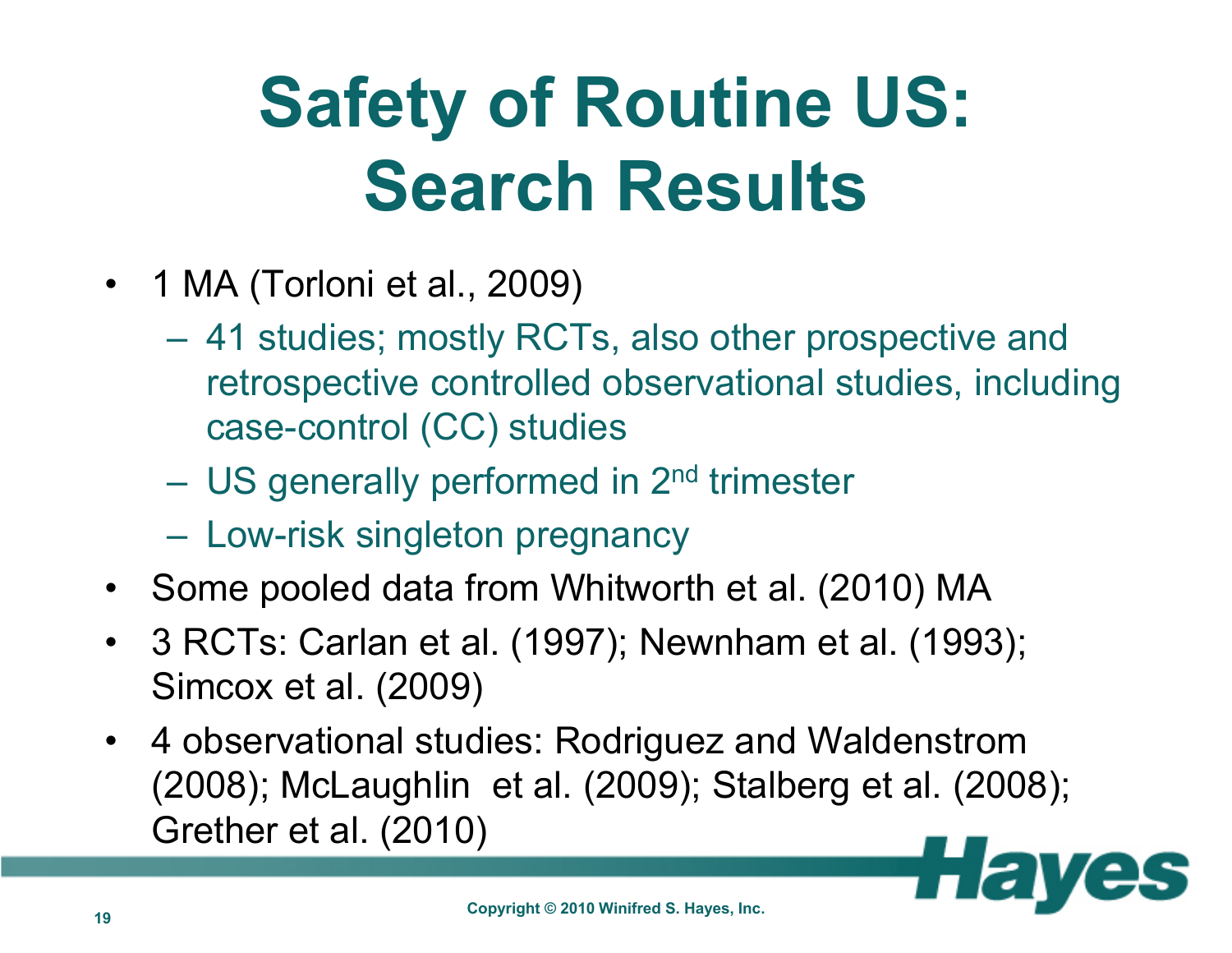# **Safety of Routine US: Findings**

- • Dose-response relationship (≥ 3 vs 1 scan) (*moderate quality*)
	- $\downarrow$  Birth size
	- $\mathcal{L}_{\mathcal{A}}$  , where  $\mathcal{L}_{\mathcal{A}}$  is the set of the set of the set of the set of the set of the set of the set of the set of the set of the set of the set of the set of the set of the set of the set of the set of the ↓ Perinatal mortality
- No overall adverse effects
	- – On maternal admission to hospital, fetal mortality, perinatal mortality, perinatal morbidity
	- (9 to 13 RCTs; up to 46,553 patients per study) (*moderate quality*)
- No impact on postpartum complications (observational studies)

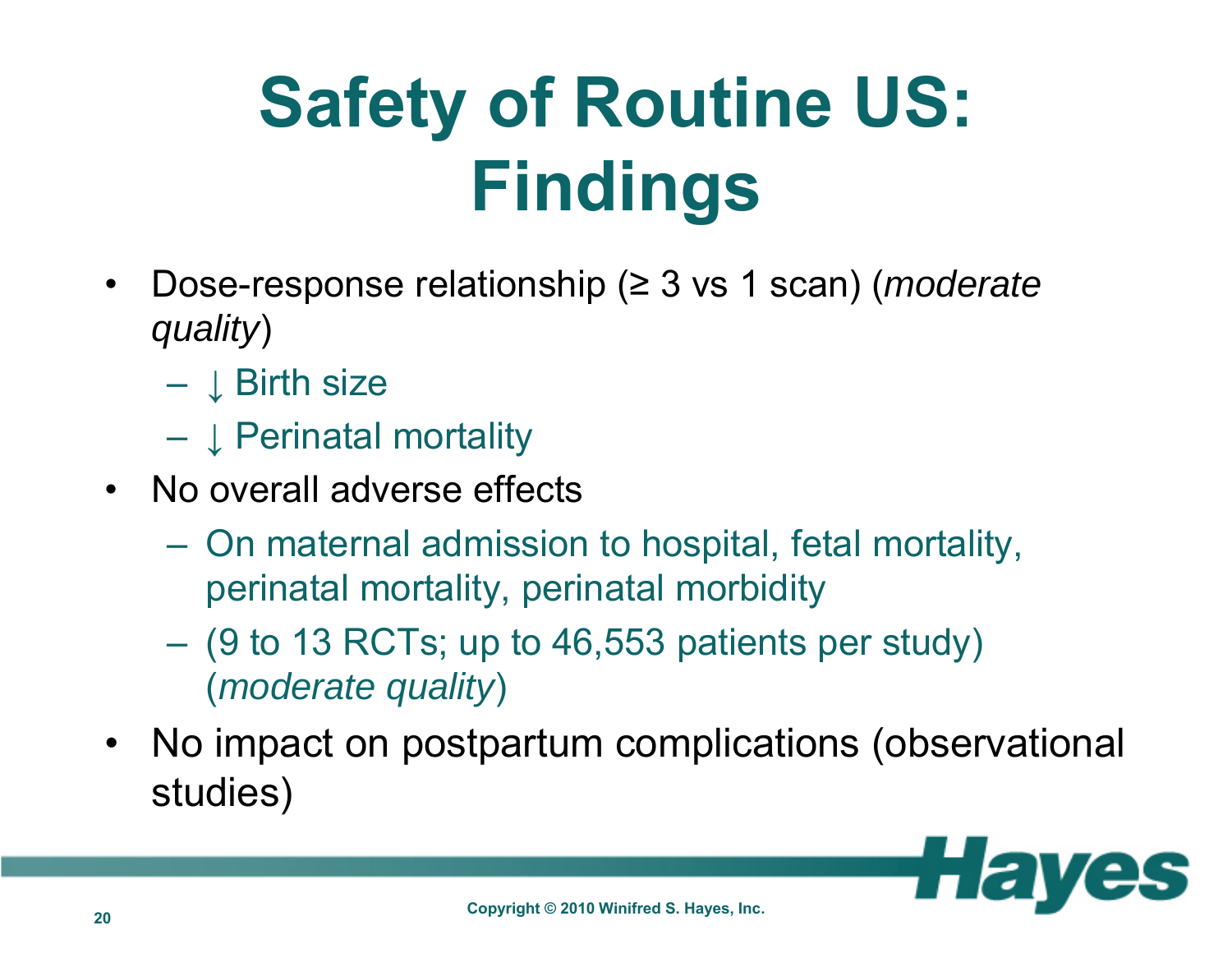### **Safety of Routine US: Findings (following birth)**

- Congenital malformations: No effect in general (2 RCTs; n=15,281) (*moderate quality*)
	- $\mathcal{L}_{\mathcal{A}}$  , the state of the state of the state of the state of the state of the state of the state of the state of the state of the state of the state of the state of the state of the state of the state of the state But almost double risk of congenital cardiac defect (2 large cohort studies) (*low*)
- Childhood cancer: No effect (large volume of observational data) (*moderate*)
- Childhood growth/development: No effect (*low*)
- $\bullet$  Non-right-handedness: No overall effect (*moderate*)  $\mathcal{L}_{\mathcal{A}}$  , the state of the state of the state of the state of the state of the state of the state of the state of the state of the state of the state of the state of the state of the state of the state of the state But ↑ in boys (including dose-response effect)
- Small adverse effect on intellectual performance in men but no increase in mental illness (*low*)

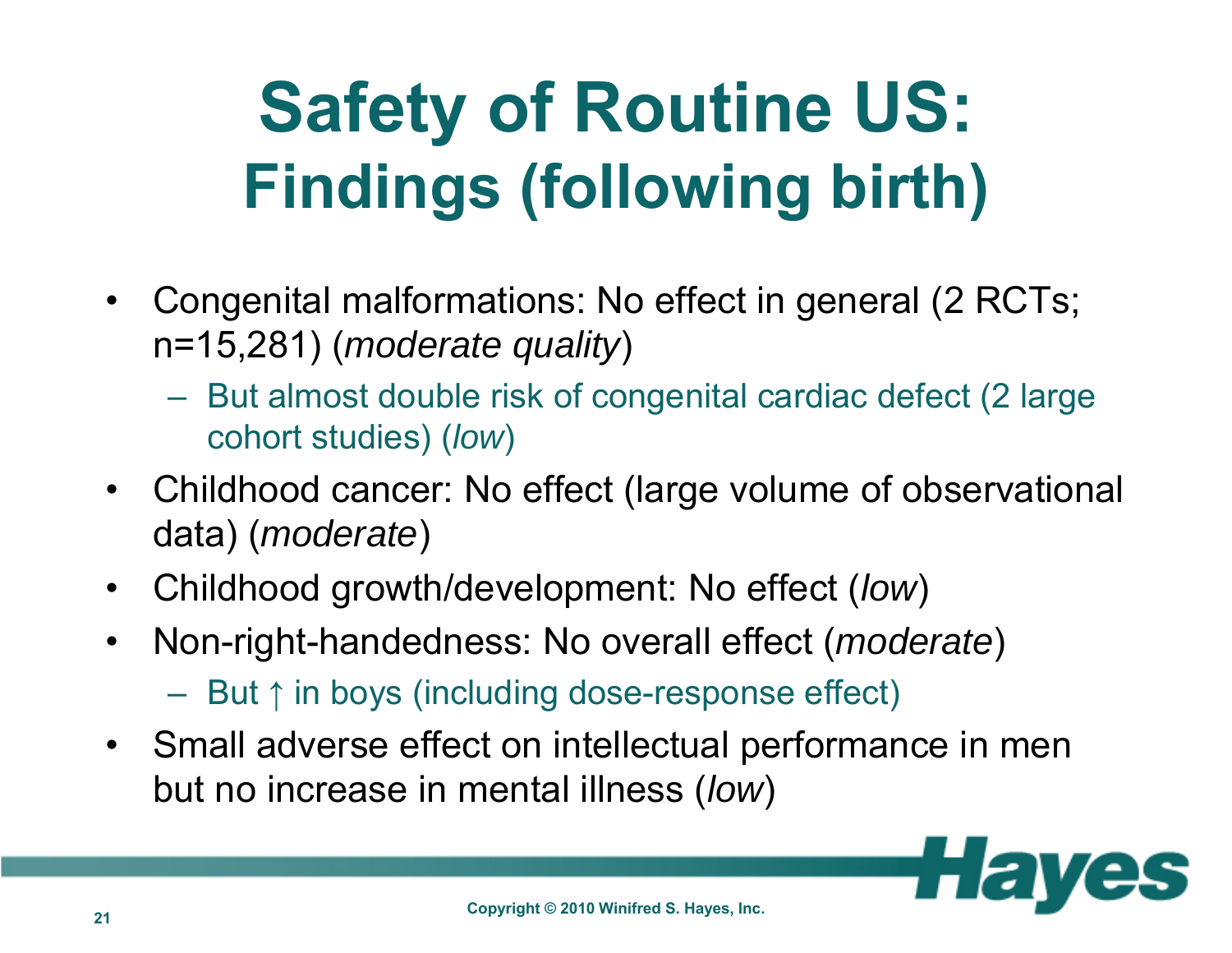## **Differential Efficacy/Safety: Search Results**

- • 1 systematic review of US in emergency department (ED) for assessment of 1<sup>st</sup> trimester bleeding (McRae et al., 2009)
- • Other evidence from studies selected for other key questions

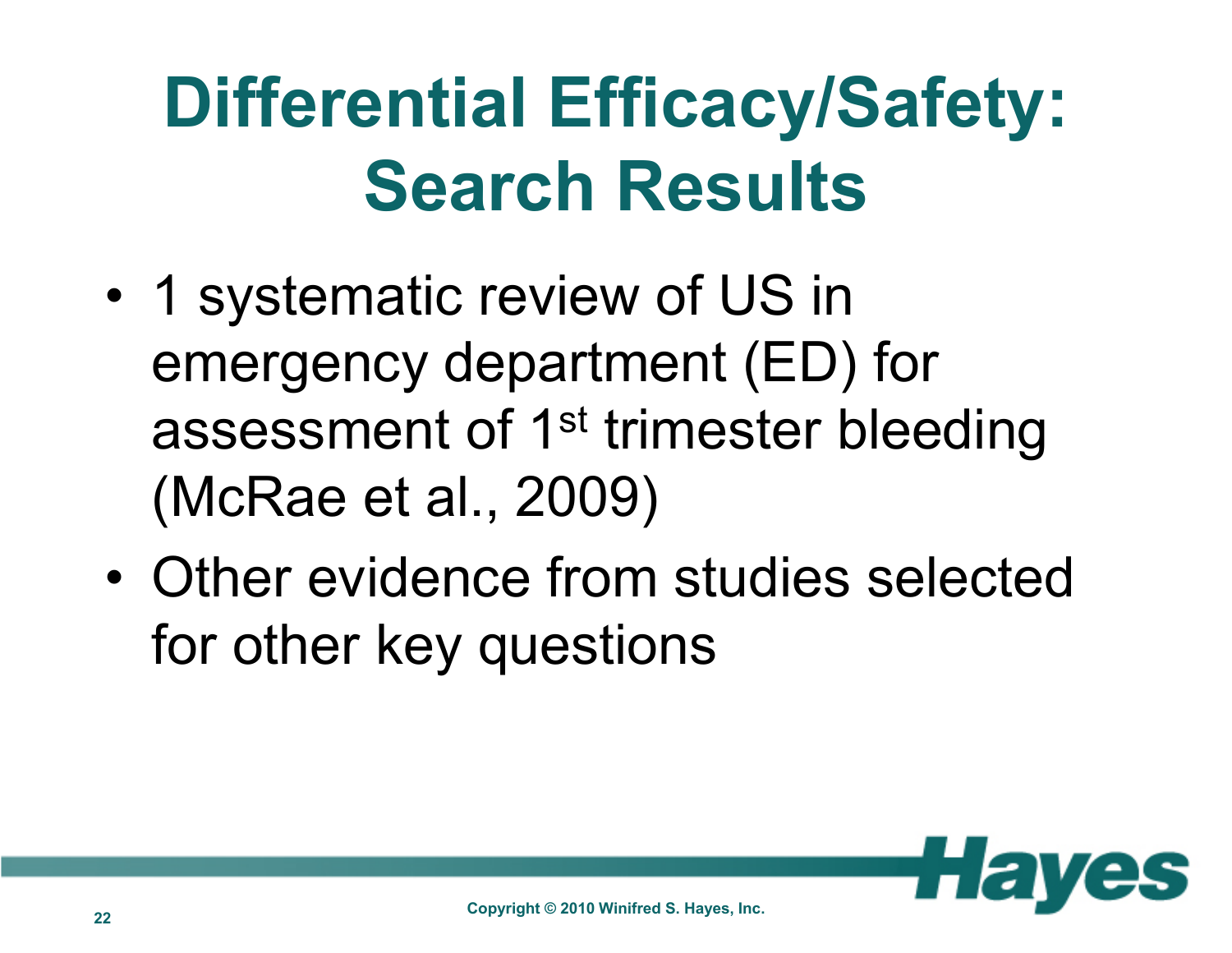## **Differential Efficacy/Safety: Findings**

- Effects in 1<sup>st</sup> trimester vs 2<sup>nd</sup> (Whitworth)
	- **↑** Detection of multiple pregnancy only in 2nd (7 RCTs; n=295) (*low quality*)
	- **↓** IOL only in 2nd (8 RCTs, n=25,516) (*moderate*)
	- <u>No difference,</u> perinatal mortality (9 RCTs; n=34,923) (*high*)
- Early (1<sup>st</sup> and 2<sup>nd</sup>) vs late (3<sup>rd</sup>) (Whitworth vs Bricker)
	- $\mathcal{L}_{\mathcal{A}}$ 14 RCTs, n=48,179, <24 wks vs >24 wks
	- $\mathcal{L}_{\mathcal{A}}$ No difference , except **↓**IOL only in early
- 1st vs 2<sup>nd</sup> vs 3<sup>rd</sup> trimester:
	- No association with childhood brain tumor or autism (2 case-control studies) (*low*)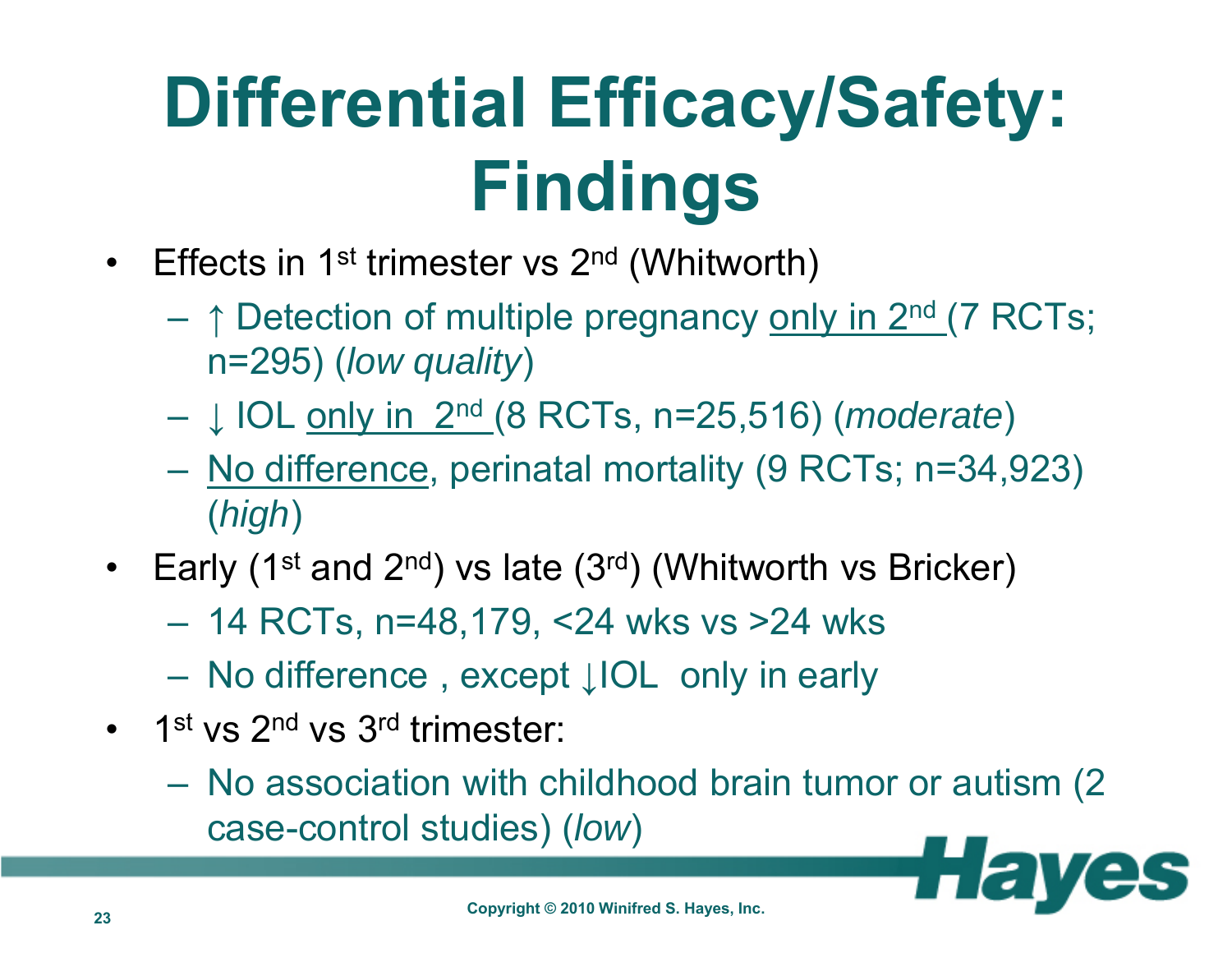# **Differential Efficacy/Safety: Findings (cont.)**

- $\bullet$  High- risk DUS surveillance vs low-risk screen (Alfirevic vs Whitworth/Bricker)
	- Perinatal mortality/morbidity reduced only in high-risk studies
- TVU-PTL screen vs TVU-SurveillancePTB reduced only with TVU-PTL screen
- ED vs radiological/gynecological performance : More efficient rule-out of ectopic pregnancy, improved outcomes (*very low*)
- No differential effects in other comparisons (*very low to low*)

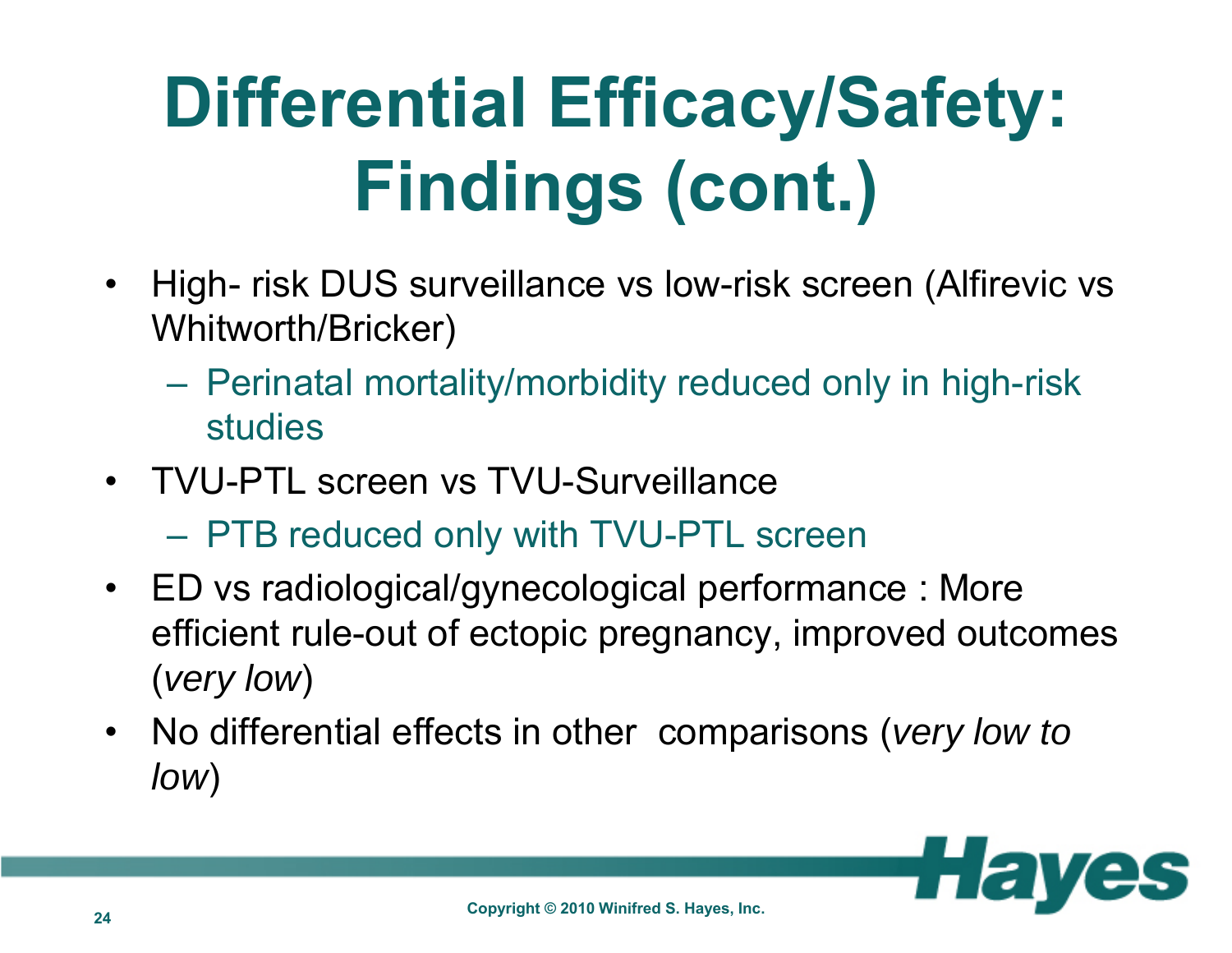### **Cost Implications and Cost-Effectiveness**

- •Consumer-oriented websites: \$200-\$440 for cost of fetal US
- • Screening increased utilization from 0.6 scans/pregnancy to 2.2 scans/pregnancy (Ewigman et al., 1993; RADIUS trial)
- $\bullet$  Organized program of universal 2nd trimester US vs usual practice (Vanara et al., 2004; Italy)
	- Short-term direct costs, ↓44% (relative)
	- Long-term direct costs, ↓21% (relative)
	- Unclear validity of assumed detection rate of structural abnormality
	- Results may not apply to more fragmented United States system
- • 6 strategies for US screening for fetal anomaly (Ritchie et al., 2005; Scotland)
	- Least expensive (short-term costs): 1<sup>st</sup> trimester US for estimate gestational age, 2nd trimester double serum test
	- All strategies included some use of routine US; no sensitivity analysis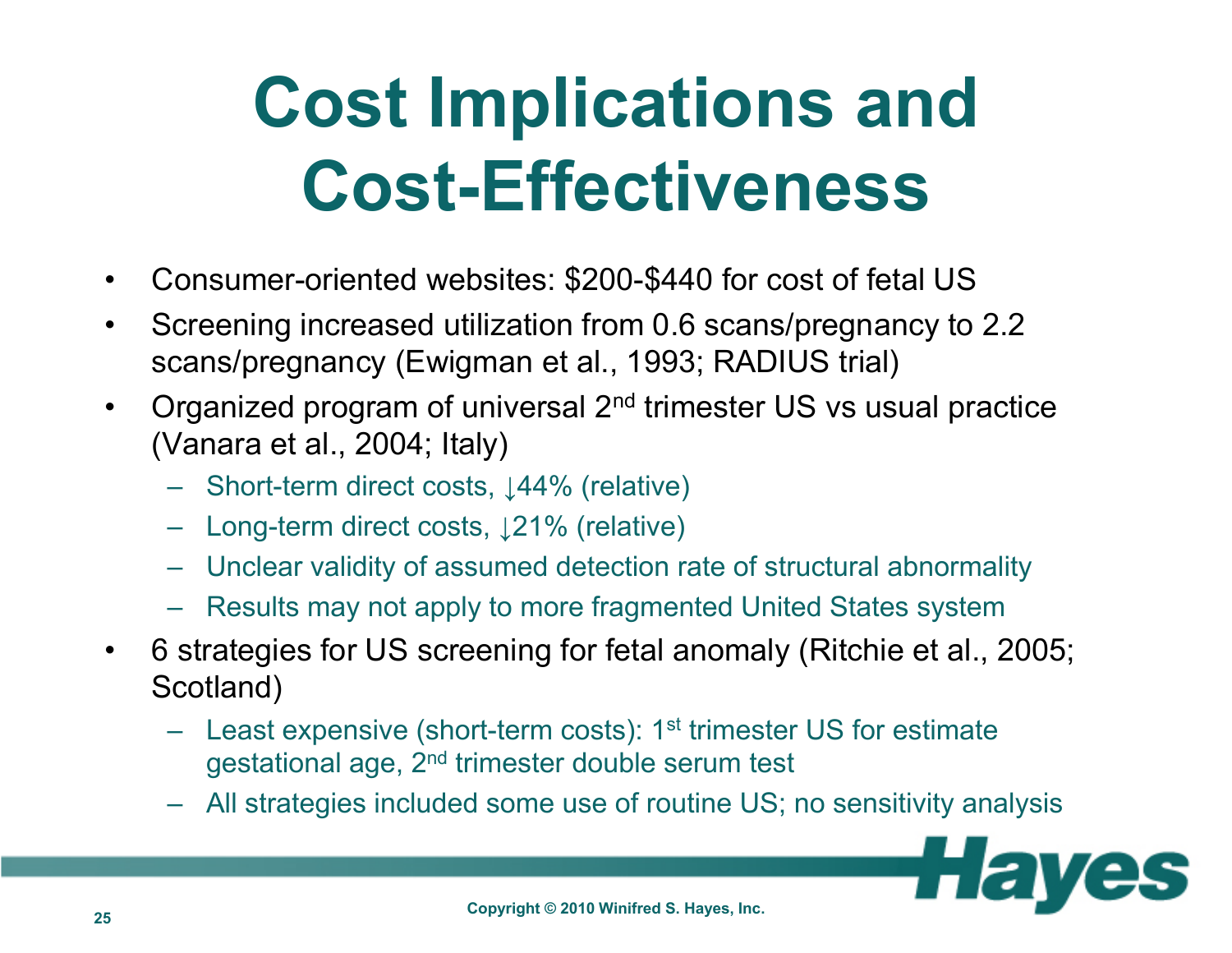## **Cost Implications and Cost-Effectiveness (cont.)**

- $\bullet$  Routine 2nd trimester US vs no US or selective US (Vintzileos et al., 2000; United States)
	- Direct *and* indirect (productivity) costs measured
	- Short-term *savings*: \$13,030/patient if initial screen in tertiary center; \$2230 if in nontertiary
	- Long-term *savings*: \$97 to \$189/patient if initial screen in tertiary center
	- Long-term *loss*: \$69 to \$161/patient if initial screen in nontertiary center
	- Accuracy based on RADIUS trial; estimation of abortion rate may not be applicable to mild/moderate anomalies
	- Costs were in 1998 dollars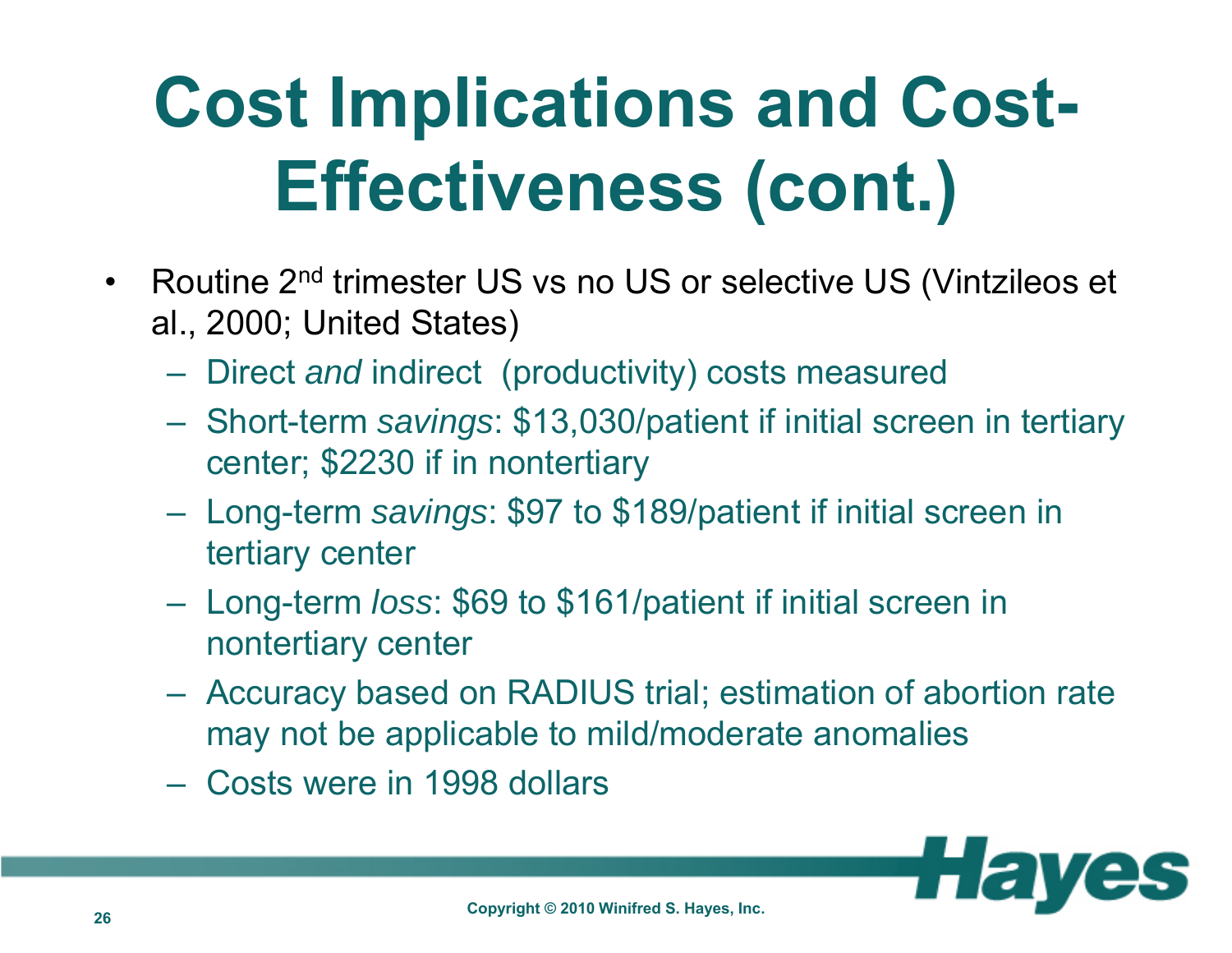## **Cost Implications and Cost-Effectiveness (cont.)**

- • Universal TVU to assess cervical length; add-on to routine 2nd trimester US; (Cahill et al., 2010; Medicaid perspective)
	- Saved costs, prevented PTB, and produced qualityadjusted life-year (QALY) gains
	- But only in women *withou*t history of PTB
	- Assumes availability of TVU in all facilities
	- Results not applicable if 2<sup>nd</sup> trimester US is not already considered standard practice
	- May not apply to multiple gestation, fetal abnormality, short cervix defined at thresholds > 15 mm, non-use of progesterone, TVU in PTL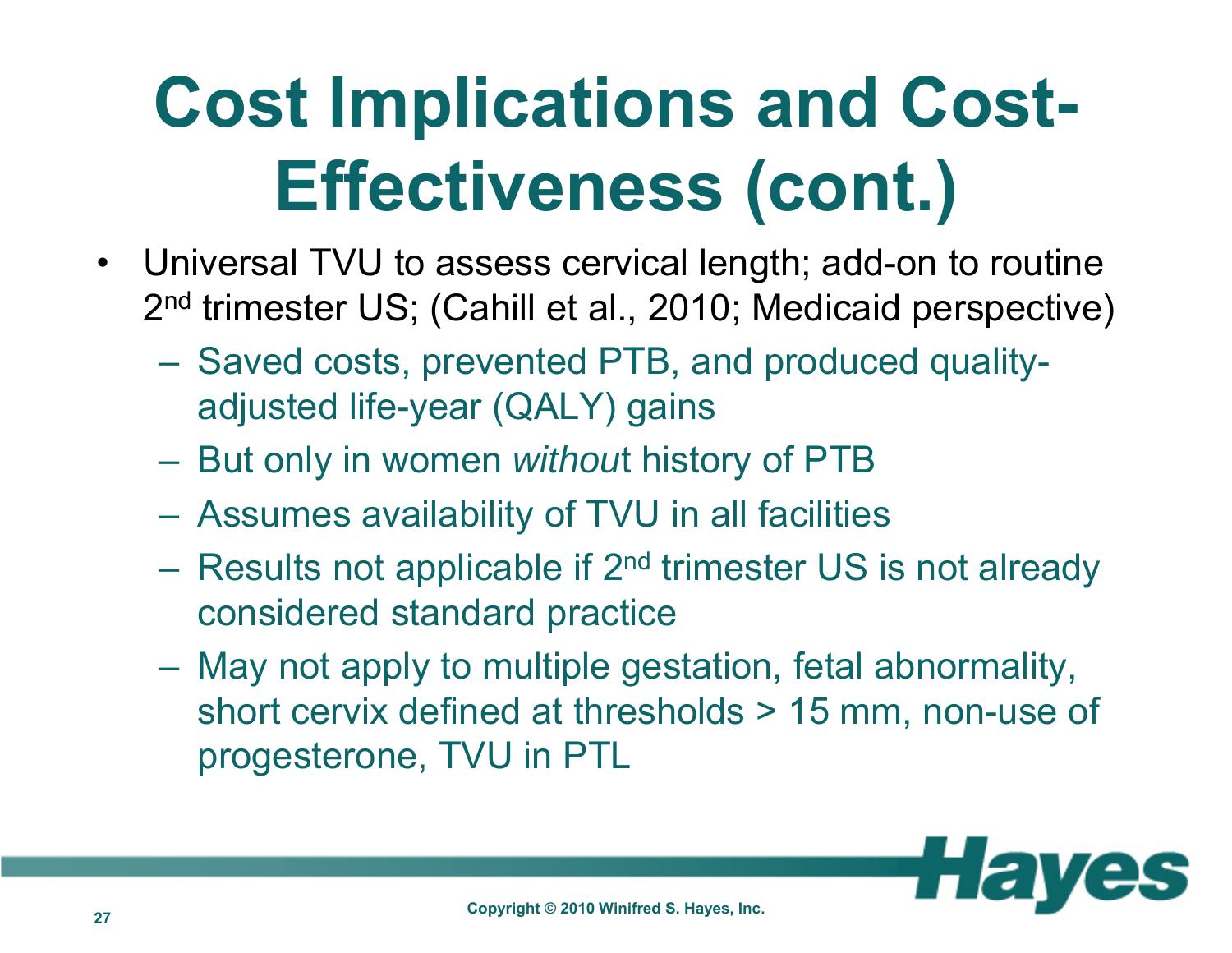## **Cost Implications and Cost-Effectiveness (cont.)**

- US in ED for evaluation of possible ectopic pregnancy
	- $\mathcal{L}_{\mathcal{A}}$  Could save \$299 to \$1244 (1992-1998 costs) (Durston et al., 2000; staff model HMO in United States)
	- $\mathcal{L}_{\mathcal{A}}$  , the state of the state of the state of the state of the state of the state of the state of the state of the state of the state of the state of the state of the state of the state of the state of the state Lower cost but difference nonsignificant (Pierce et al., 2001; payer perspective)

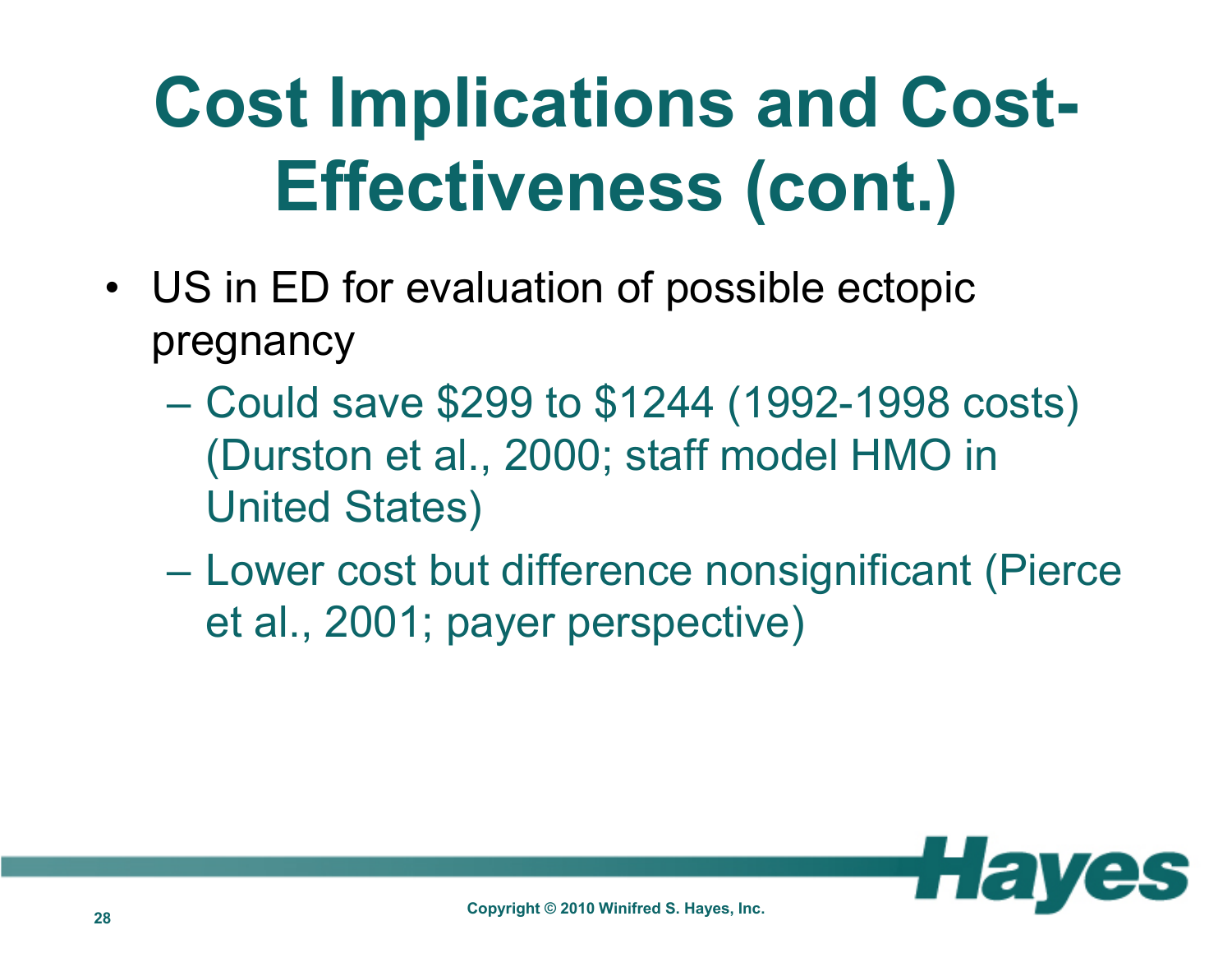### **Summary of Evidence: Effectiveness , Low-Risk Screen**

| <b>Indication</b>                            | <b>Findings</b>                                                                            | <b>Evidence</b>                                                              |
|----------------------------------------------|--------------------------------------------------------------------------------------------|------------------------------------------------------------------------------|
| <b>Routine, early</b><br>pregnancy (<24 wks) | Evidence does not<br>support for most<br>outcomes                                          | Moderate to High<br>Quality<br>Might not apply to low-<br>resource settings. |
|                                              | Doubles rate of<br>abortion for fetal<br>anomaly (0.10<br>percentage absolute<br>increase) | <b>High Quality</b>                                                          |
| <b>Routine, late</b><br>pregnancy (>24 wks)  | Evidence does not<br>support                                                               | Low to Moderate<br>Quality                                                   |
|                                              |                                                                                            |                                                                              |

 $\Gamma$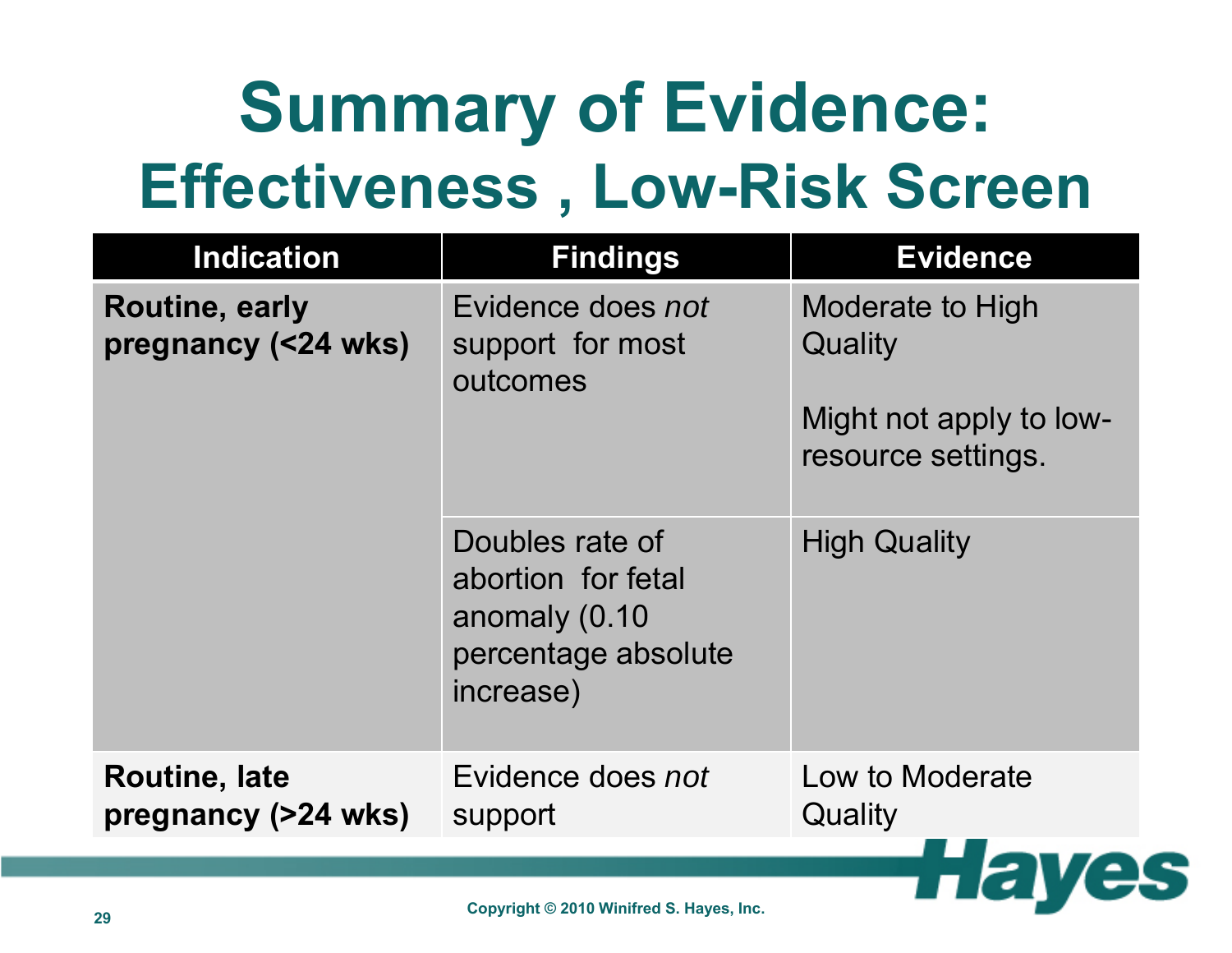### **Summary of Evidence: Effectiveness, High-Risk Patients**

| <b>Indication; Form of</b><br>US                               | <b>Findings</b>                | <b>Evidence</b>                                                       |
|----------------------------------------------------------------|--------------------------------|-----------------------------------------------------------------------|
| <b>Monitor high-risk</b><br>patients with Doppler<br><b>US</b> | $\checkmark$ Evidence supports | Very Low to Low<br>Quality<br>Lack of standard<br>treatment protocols |
| <b>TVU to assess PTL</b>                                       | $\checkmark$ Evidence supports | Low Quality<br>Lack of standard<br>treatment protocols                |
| <b>TVU surveillance,</b><br>history of PTB                     | Evidence does not<br>support   | Low to Moderate<br>Quality                                            |

 $L(E)$ 

25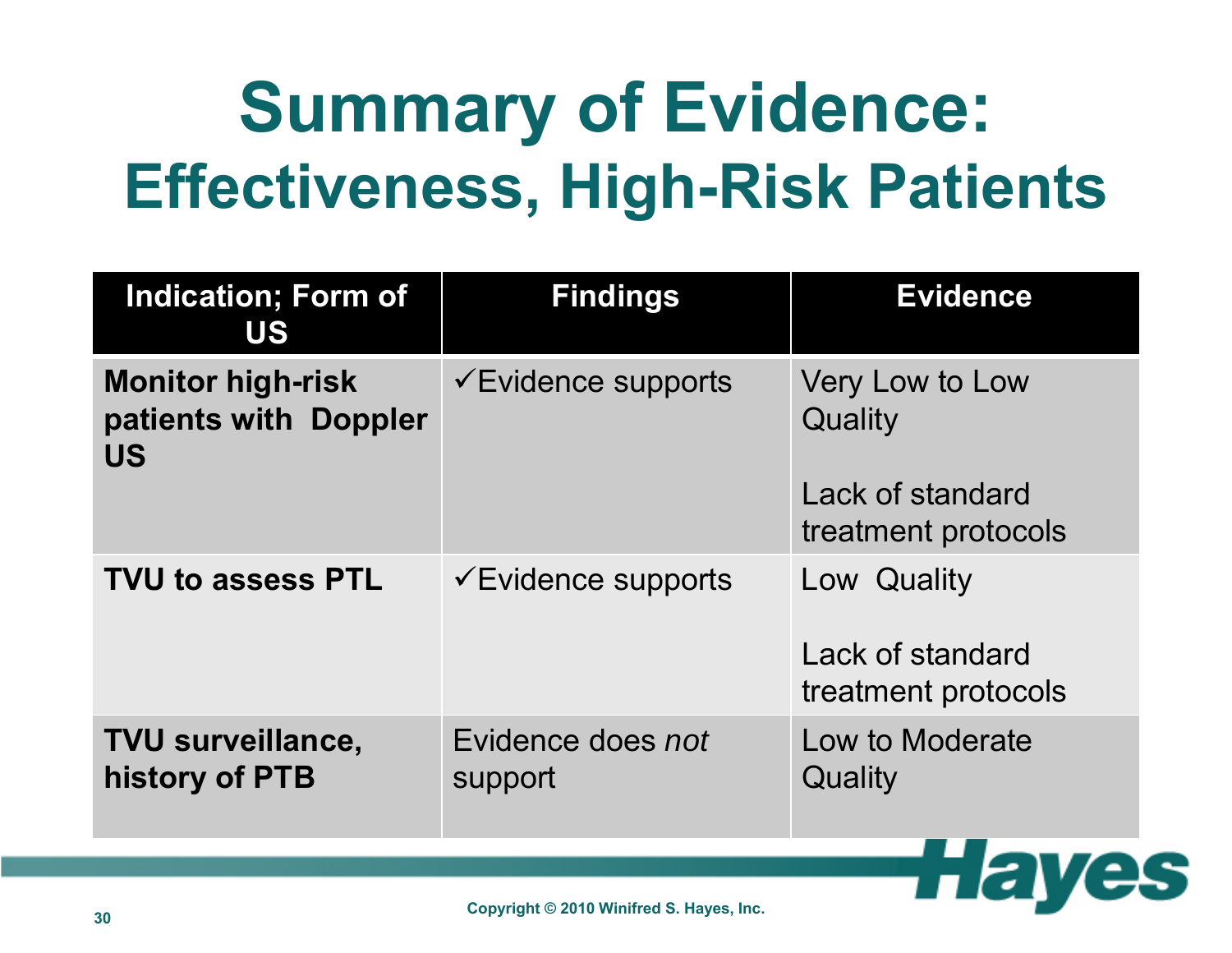# **Summary of Evidence: Safety**

| <b>Type of Outcome</b>                           | <b>Findings</b>                                                          | <b>Quality of</b><br><b>Evidence</b> |
|--------------------------------------------------|--------------------------------------------------------------------------|--------------------------------------|
| <b>Serious short-</b><br>term adverse<br>effects | <b>Safe</b>                                                              | <b>Moderate</b>                      |
| <b>Developmental</b><br>outcomes                 | No general impact                                                        | <b>Mixed</b>                         |
| or 3 <sup>rd</sup> trimester                     | Findings may not apply to newer, stronger machines or to 1 <sup>st</sup> |                                      |

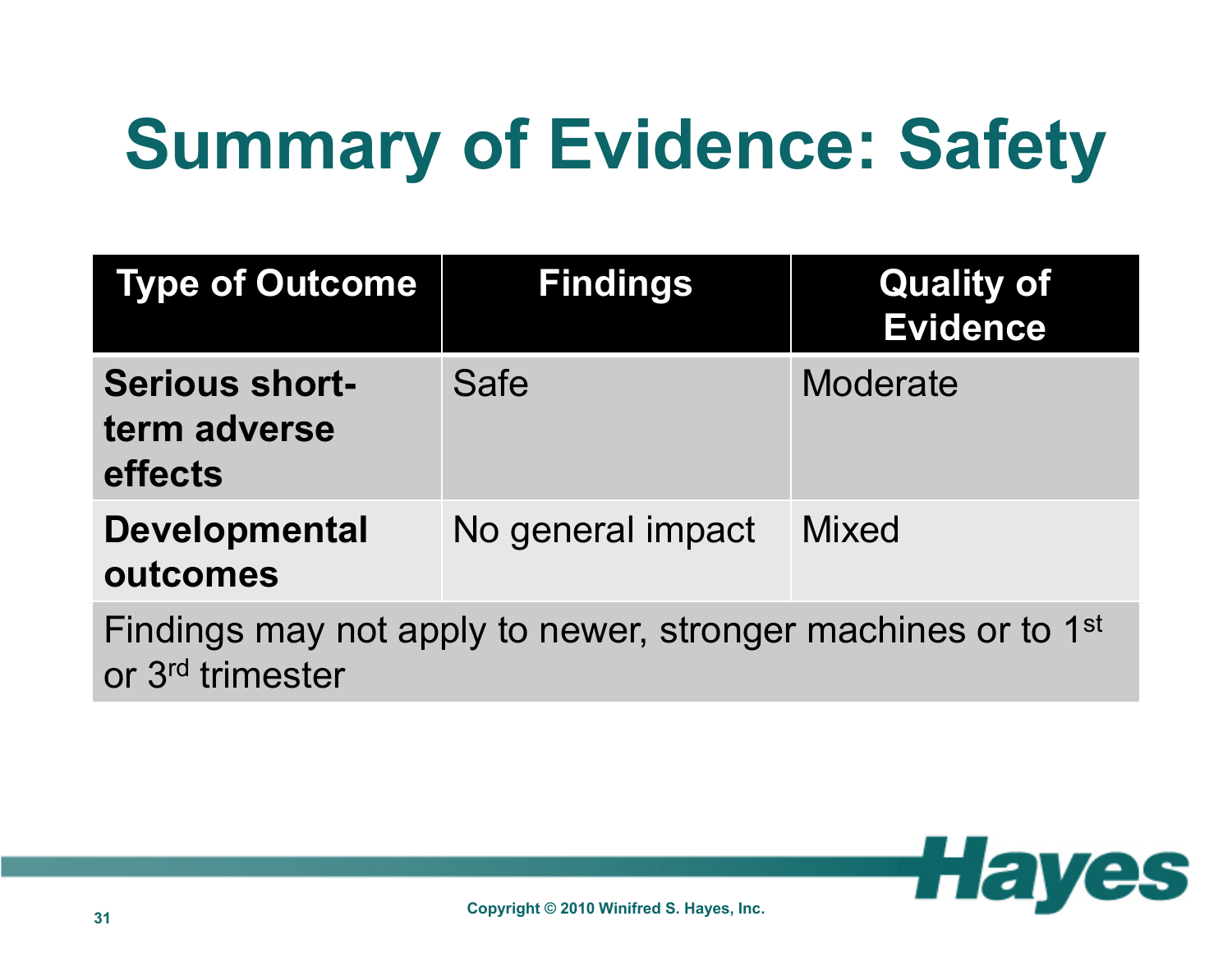# **Summary of Evidence: Differential Effectiveness/Safety**

| <b>Comparison</b>                                                         | <b>Findings</b>                                                                                                           |
|---------------------------------------------------------------------------|---------------------------------------------------------------------------------------------------------------------------|
| Routine US, 2nd<br>trimester vs 1st                                       | More likely to detect multiple births                                                                                     |
| Routine US, 2nd<br>trimester vs 1 <sup>st</sup> or<br>3rd trimester       | More likely to reduce IOL                                                                                                 |
| <b>Routine US, 1st vs</b><br>2 <sup>nd</sup> vs 3 <sup>rd</sup> trimester | No differential effect on perinatal mortality                                                                             |
| High-risk vs low-<br>risk                                                 | US reduces perinatal morbidity and mortality<br>only with DUS surveillance of high-risk<br>patients or TVU screen for PTL |
| <b>Other comparisons</b>                                                  | Generally no effect                                                                                                       |

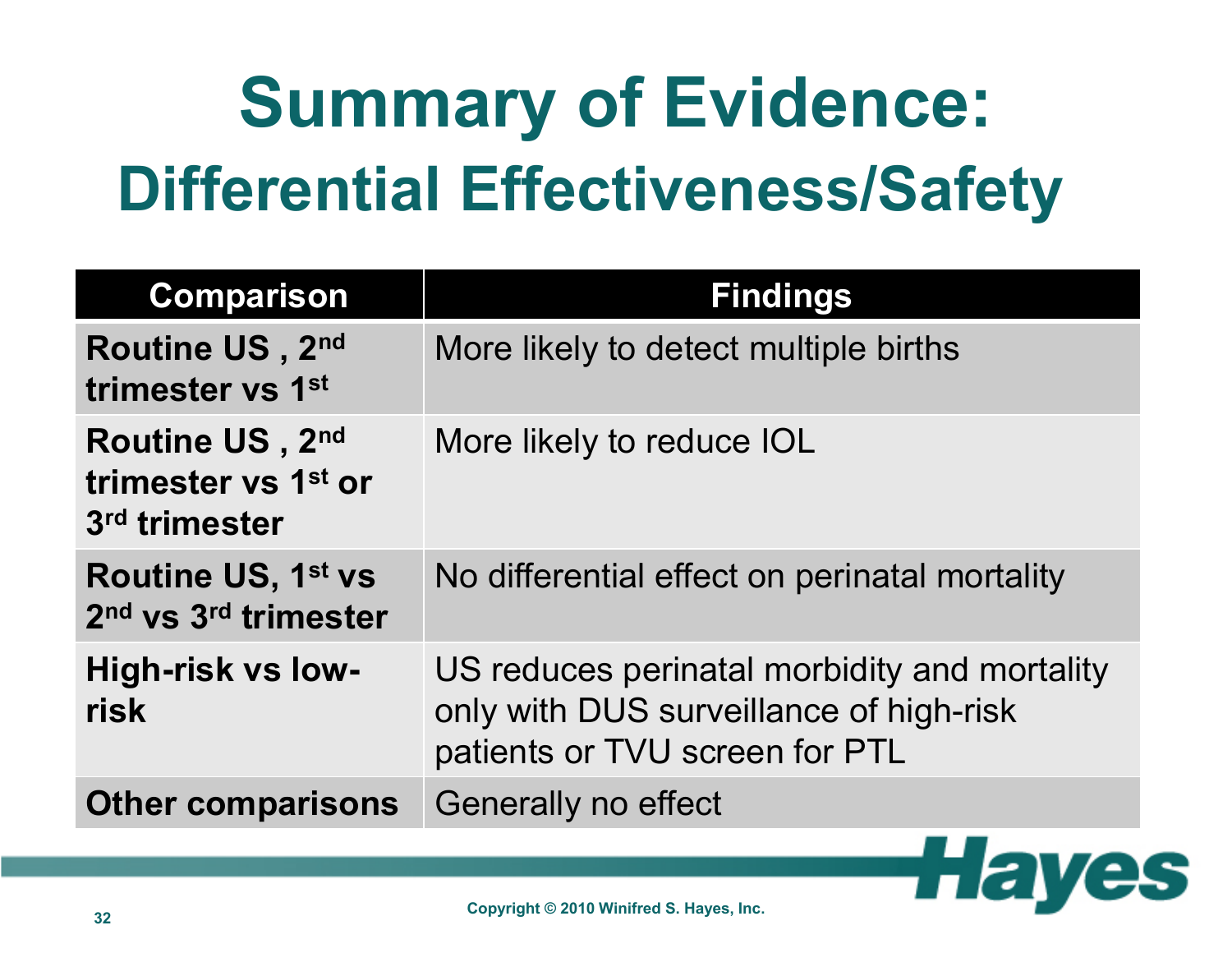#### **Summary of Evidence: Cost-Effectiveness**

- No definitive statements
- Preliminary evidence:

Routine 2nd trimester US screen for fetal anomaly vs no US or usual practice (3 studies)

May reduce short- or longterm costs

Universal TVU screen for short cervix, as add-on to 2nd trimester anatomical US (1 study)

May prevent PTB and save direct short- and long-term costs in low-risk pregnancies

US to rule out ectopic pregnancy Less costly if performed in ED(2 studies)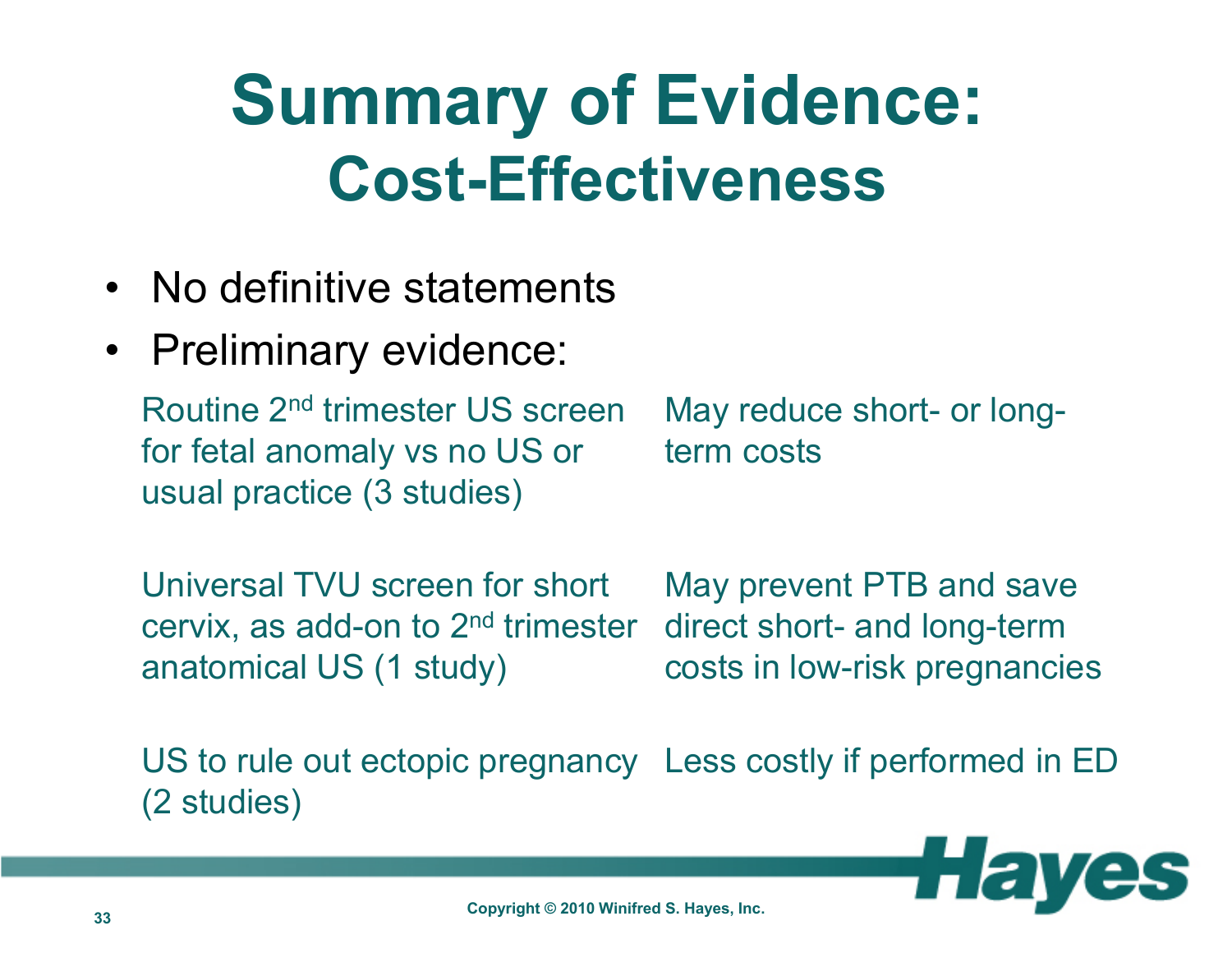## **Key Conclusions**

- DUS screening in high-risk pregnancies improves outcomes (*v. low quality evidence*) but routine US in low-risk pregnancies does not (*moderate-high*)
- Routine US in 2<sup>nd</sup> trimester is safe
- $\bullet$ 2<sup>nd</sup> trimester US is most likely to detect multiple pregnancy and reduce IOL
- Gestational age at time of US does not affect perinatal mortality
- Preliminary evidence suggests potential cost savings with particular strategies of US in pregnancy
- Existing guidelines do not address the issue of clinical utility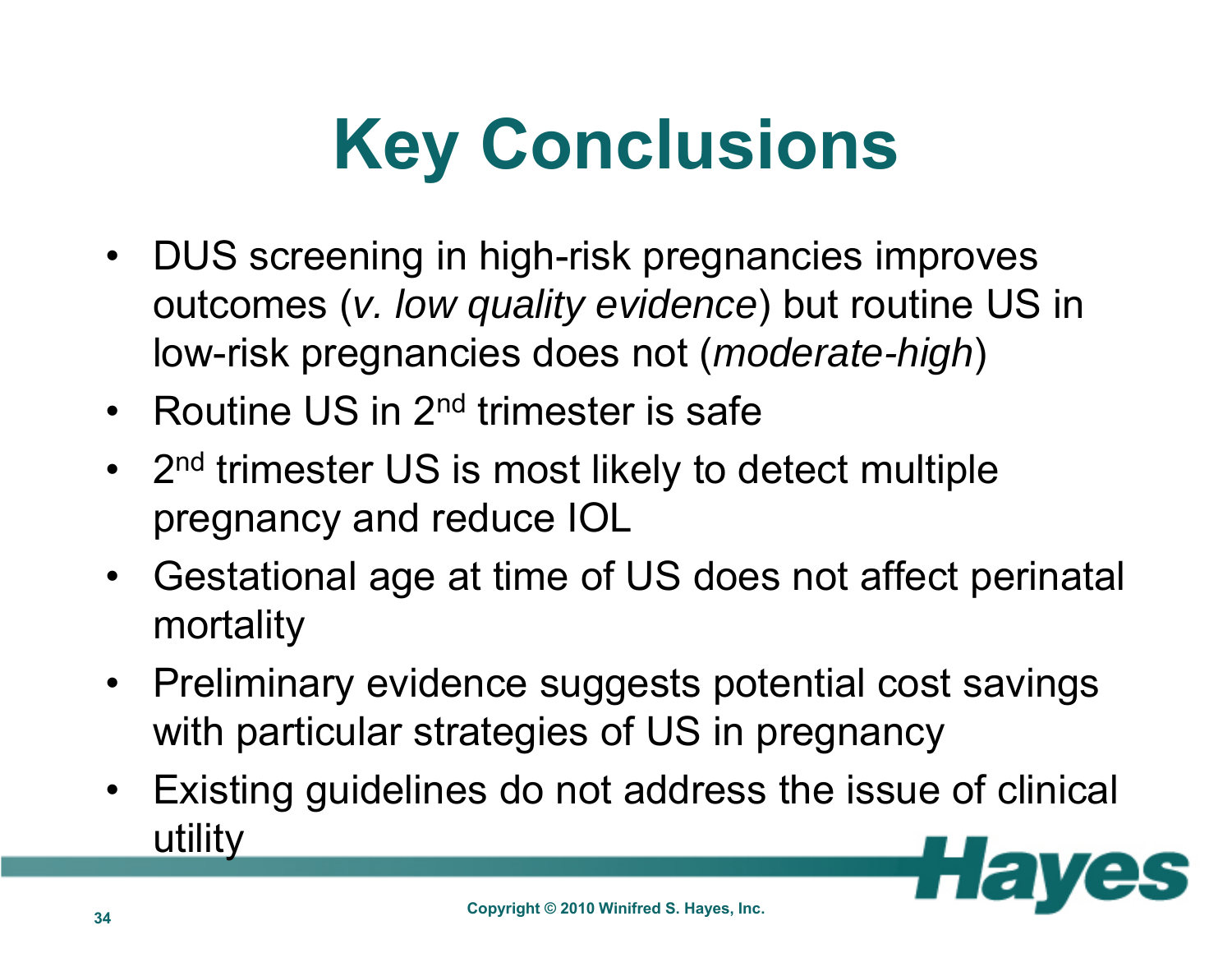## **Gaps in the Evidence**

| <b>Population/</b><br><b>Issue</b>                        | <b>Needed</b>                                                                                                                                                                                                                                                                                                                                          |
|-----------------------------------------------------------|--------------------------------------------------------------------------------------------------------------------------------------------------------------------------------------------------------------------------------------------------------------------------------------------------------------------------------------------------------|
| <b>High-risk</b><br>pregnancy                             | •Large RCTs powered to detect clinically meaningful differences<br>•Definition of most effective follow-up protocols                                                                                                                                                                                                                                   |
| Any<br>pregnancy                                          | •Good RCTs conducted in the United States                                                                                                                                                                                                                                                                                                              |
| <b>Differential</b><br><b>effectiveness</b><br>and safety | •Comparison of different strategies for routine US<br>•Assessment of safety and effectiveness in 1 <sup>st</sup> and 3 <sup>rd</sup> trimesters<br>•Studies with newer more potent or sophisticated machines,<br>including 3D and 4D<br>•Studies or subgroup analyses of obese women, women with low<br>socioeconomic status, and other subpopulations |
| <b>Impact</b><br>patient mgmt                             | •Direct assessment of whether clinicians change management<br>plans after US                                                                                                                                                                                                                                                                           |
| <b>Results by</b><br>setting                              | •Comparison of outcomes by tertiary, secondary, or primary care<br>facility<br>•Studies restricted to low-resource settings                                                                                                                                                                                                                            |